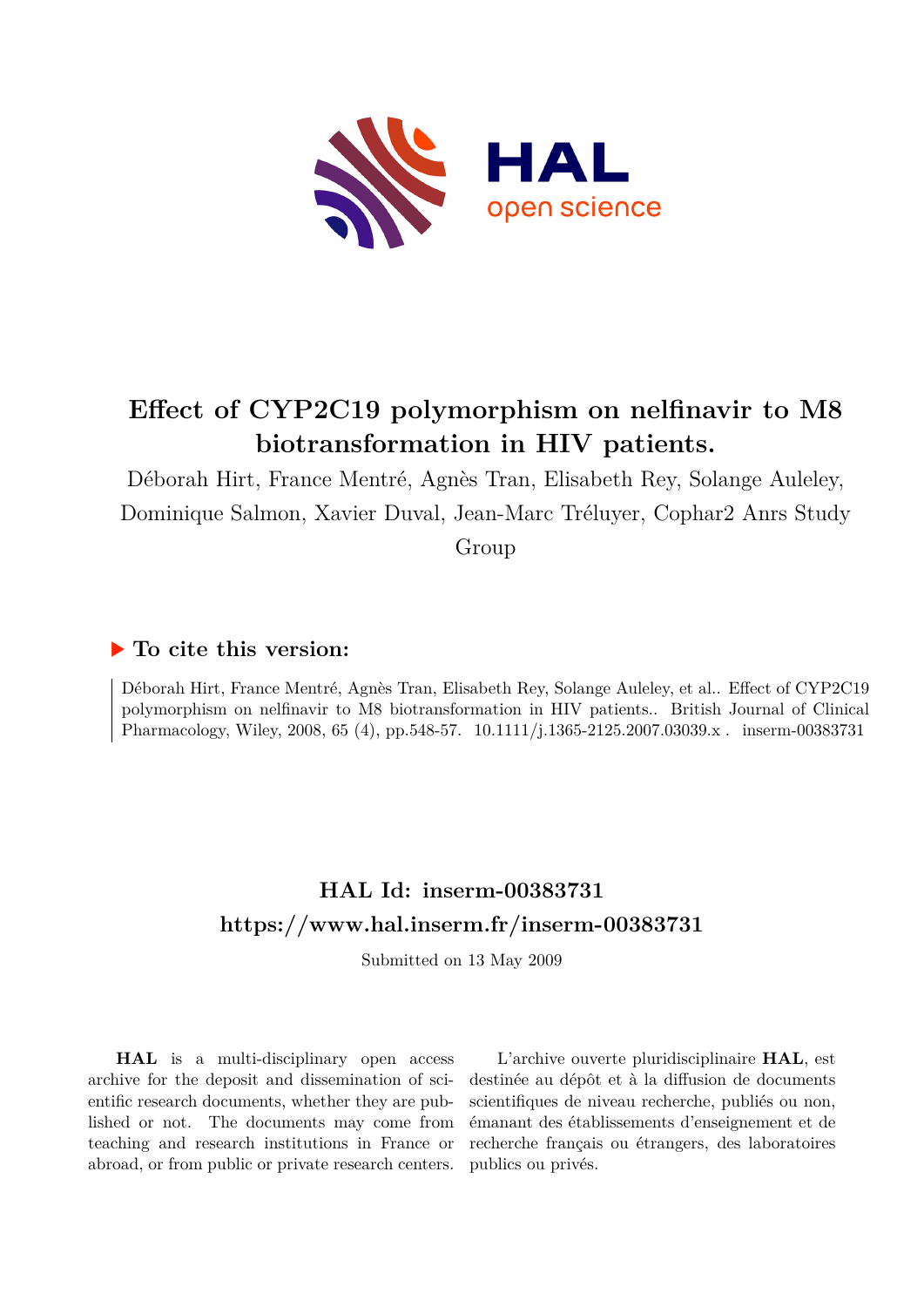# Effect of CYP2C19 polymorphism on nelfinavir to M8 biotransformation in **HIV** patients.

D. Hirt <sup>a,b</sup>, F. Mentré <sup>c,d</sup>, A. Tran <sup>a</sup>, E. Rey <sup>a</sup>, S. Auleley <sup>c</sup>, D. Salmon <sup>e</sup>, X. Duval <sup>c,f,g</sup>, J.M. Tréluyer <sup>a,b</sup>, and the COPHAR2- ANRS study group.

<sup>a</sup> Service de Pharmacologie Clinique, AP-HP, Hôpital Cochin-Saint-Vincent-de-Paul, Université Paris - Descartes <sup>b</sup> EA3620, Université Paris - Descartes <sup>c</sup> INSERM, U738, 75018 Paris, France; Université Paris 7, UFR de Médecine – site Bichat, 75018 Paris, France, <sup>d</sup> UF de Biostatistiques and <sup>f</sup> Service des maladies infectieuses B and <sup>g</sup> Centre d'Investigation Clinique, AP-HP, Hôpital Bichat, 75018, Paris, France and <sup>e</sup> AP-HP, Service de médecine interne, Hôpital Cochin-Saint-Vincent-de-Paul, Université Paris - Descartes.

Key words: HIV, nelfinavir, CYP2C19, pharmacokinetics, NONMEM. Word count: 3704

Number of figures: 4 Number of tables: 3

#### \* Corresponding author:

Déborah Hirt, Unité de Recherche clinique, Hôpital Tarnier, 89 rue d'Assas, 75006 Paris, deborah.hirt@univ-paris5.fr, tel : +33158412884 Fax : +33158411183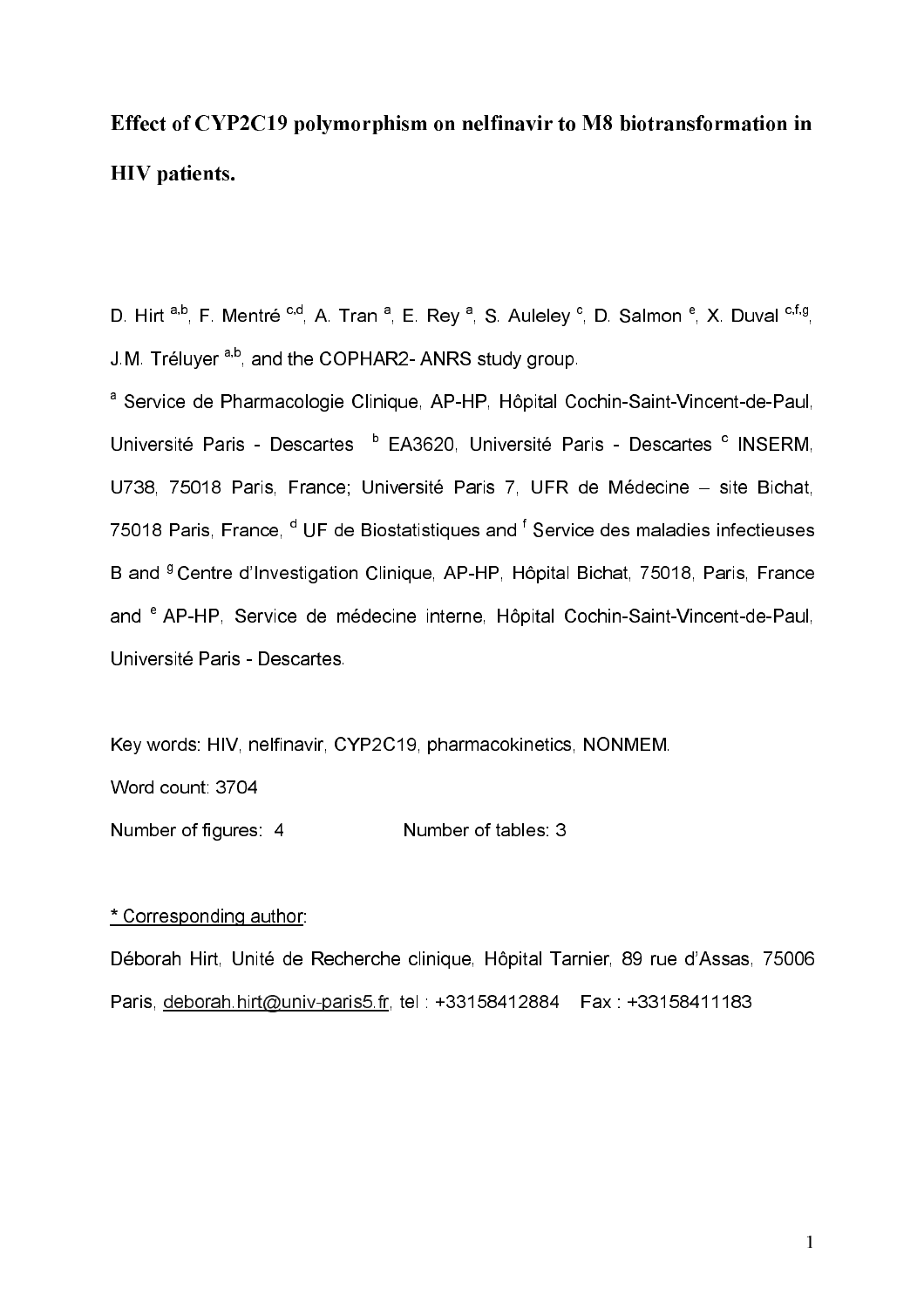#### WHAT IS ALREADY KNOWN ABOUT THIS SUBJECT

Nelfinavir is an HIV protease inhibitor, substrate of the transporter P-glycoprotein and metabolized via CYP2C19, CYP3A4 and CYP3A5 enzymes. Pharmacokinetic studies showed a wide interindividual variability of nelfinavir concentrations, some of this variability may be caused by variant drug metabolism or transporter genes. For CYP3A4\*1B and CYP3A5\*3 polymorphism, results from 3 studies were in agreement, showing no difference in nelfinavir concentrations between patients with these different genotypes. However, for MDR1 and CYP2C19 polymorphism, contradictory studies were found, showing either no impact on nelfinavir concentration or modified concentrations which could influence virologic response.

## WHAT THIS STUDY ADDS –

Patients with an \*1/\*2 or \*2/\*2 genotype for CYP2C19 had a nelfinavir to M8 biotransformation divided by 2 compared to \*1/\*1 patients. We did not evidence any influence of MDR1 polymorphism on nelfinavir absorption.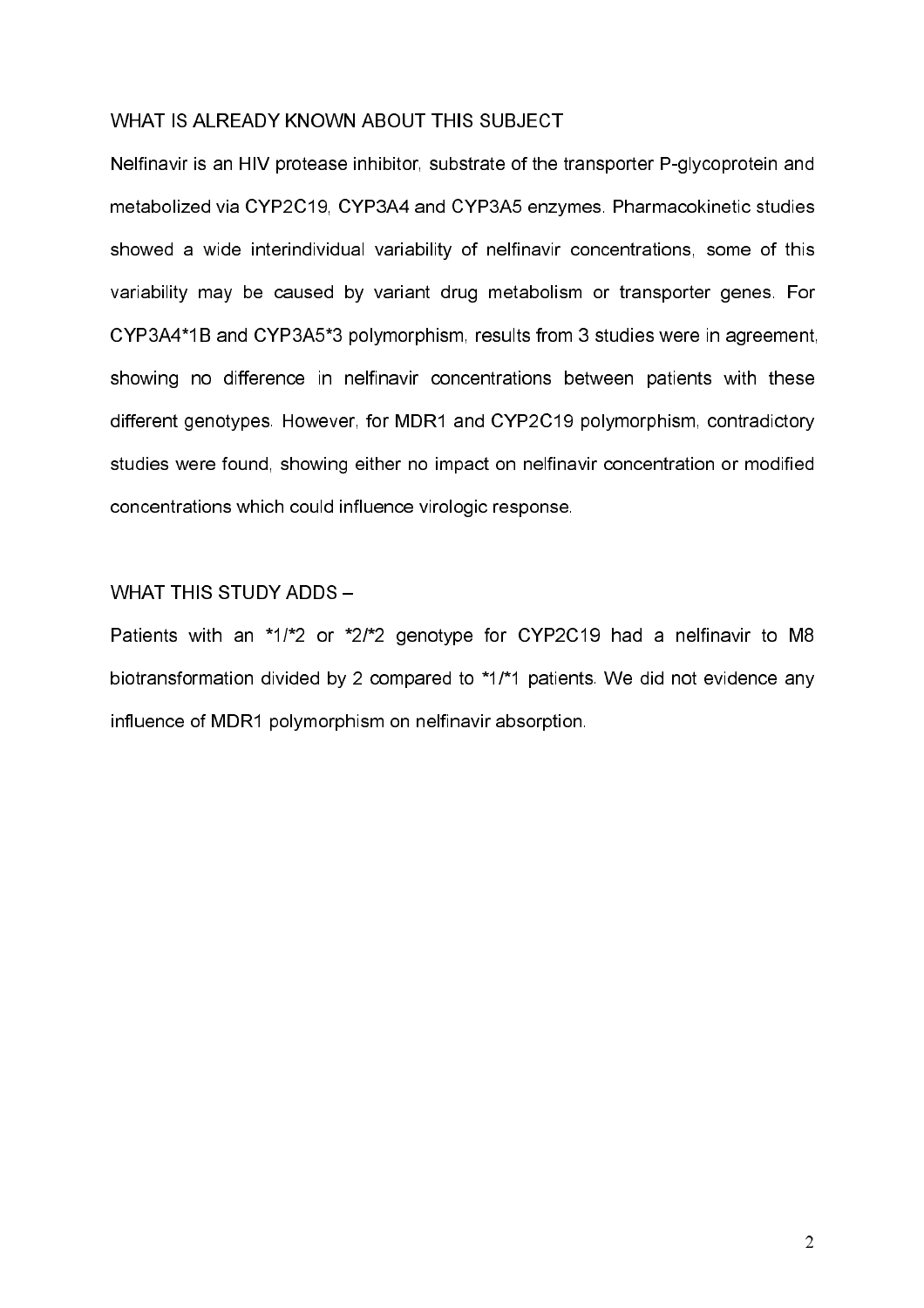## **Abstract**

Aims: To evaluate the effect of CYP2C19 polymorphism on nelfinavir and M8 pharmacokinetic variability in HIV infected patients and to study the link between pharmacokinetic exposure and short term efficacy and toxicity. Methods: Nelfinavir (n=120) and M8 (n=119) concentrations were measured in 34 protease inhibitor naive-patients. Two weeks after initiating the treatment, blood samples were taken before, 1, 3 and 6 hours after drug administration. Genotyping for CYP3A4, 3A5, 2C19 and MDR1 was performed. A population pharmacokinetic model was developed to describe nelfinavir-M8 concentration time-courses and to estimate interpatient variabilities. The influence of individual characteristics and genotypes were tested using a likelihood ratio test. Estimated mean (C<sub>mean</sub>), maximal (C<sub>max</sub>) and trough (C<sub>trough</sub>) nelfinavir and M8 concentrations were correlated to short term virological efficacy and tolerance using Spearman nonparametric correlation tests. Results: A one-compartment model with first-order absorption, elimination and metabolism to M8 best described nelfinavir data. M8 was modelled by an additional compartment. Mean pharmacokinetic estimates and the corresponding inter-subject variabilities were: absorption rate 0.17 h<sup>1</sup> (99%), absorption lag time 0.82 h, apparent nelfinavir total clearance 52 L/h (49%), apparent nelfinavir volume of distribution 191

L, M8 elimination rate constant 1.76  $h^{-1}$  and nelfinavir to M8  $\overline{m}$  $\overline{m}$  $\overline{V}$  $\frac{CL_m}{II}$  0.39 h<sup>-1</sup> (59%) in

\*1/\*1 patients and 0.20 h<sup>-1</sup> in \*1/\*2 or \*2/\*2 patients for CYP2C19\*2. Nelfinavir C<sub>mean</sub> was positively correlated to glycemia and triglycerides increases (p=0.02, p=0.04). Conclusions: The rate of metabolism of nelfinavir to M8 was reduced by 50% in patients with \*1/\*2 or \*2/\*2 genotype for CYP2C19 compared to those patients with \*1/\*1 genotype.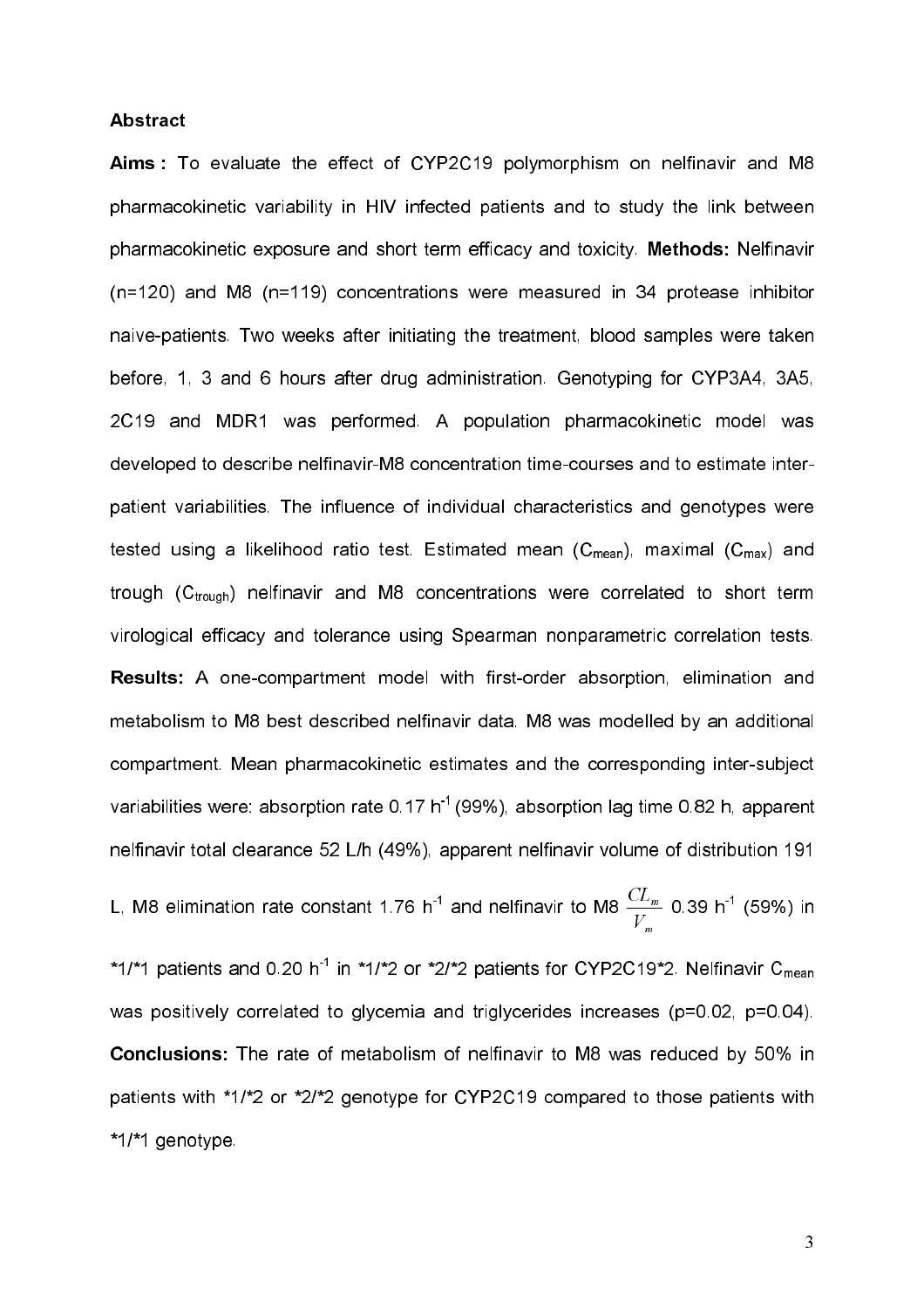#### Introduction

 Nelfinavir is a protease inhibitor commonly used as a part of the highly active antiretroviral therapy for human immunodeficiency virus infected patients. The use of protease inhibitor-based regimen led to substantial decrease in viral load and restoration of immune function in most HIV-positive individuals, permitting a decline in death rates, and reductions in the incidence of opportunistic infections [1, 2]. Nelfinavir bioavailability is between 70 and 80 % when administered with food [3]. In the intestine, P-glycoprotein (P-gp) restricts the entry into the body of nelfinavir which is a substrate of this transporter [4]. The volume of distribution is 2 to 7 L/kg of bodyweight. Nelfinavir is metabolized into the active metabolite hydroxyl-tertbutylamide (M8) via the CYP2C19 enzyme, and both drugs are metabolized via CYP3A4 [5, 6]. Nelfinavir is the only HIV protease inhibitor that has an active metabolite (M8) present in potentially therapeutic concentrations [6].

 There is a wide interindividual variability in the disposition of this drug, and some of this variability may be caused by variant drug metabolism or transporter genes. Some studies were already performed to study the impact of CYP3A4, CYP3A5, CYP2C19 and MDR1 polymorphism on nelfinavir pharmacokinetics. A single-nucleotide polymorphism in the 5' regulatory region of CYP3A4 gene (A-392 G) named CYP3A4\*1B is the most common variant; it has been associated in vitro with enhanced CYP3A expression [7]. The CYP 3A5\*3 polymorphism (A6986 G) leads to an inactive truncated protein [8]. However Fellay et al. [9], Saitoh et al. [10] and Haas et al. [11] did not evidence any differences in nelfinavir concentrations between patients with these different genotypes. Concerning the effect of MDR1 polymorphism, conflicting results have been found. Two singles nucleotide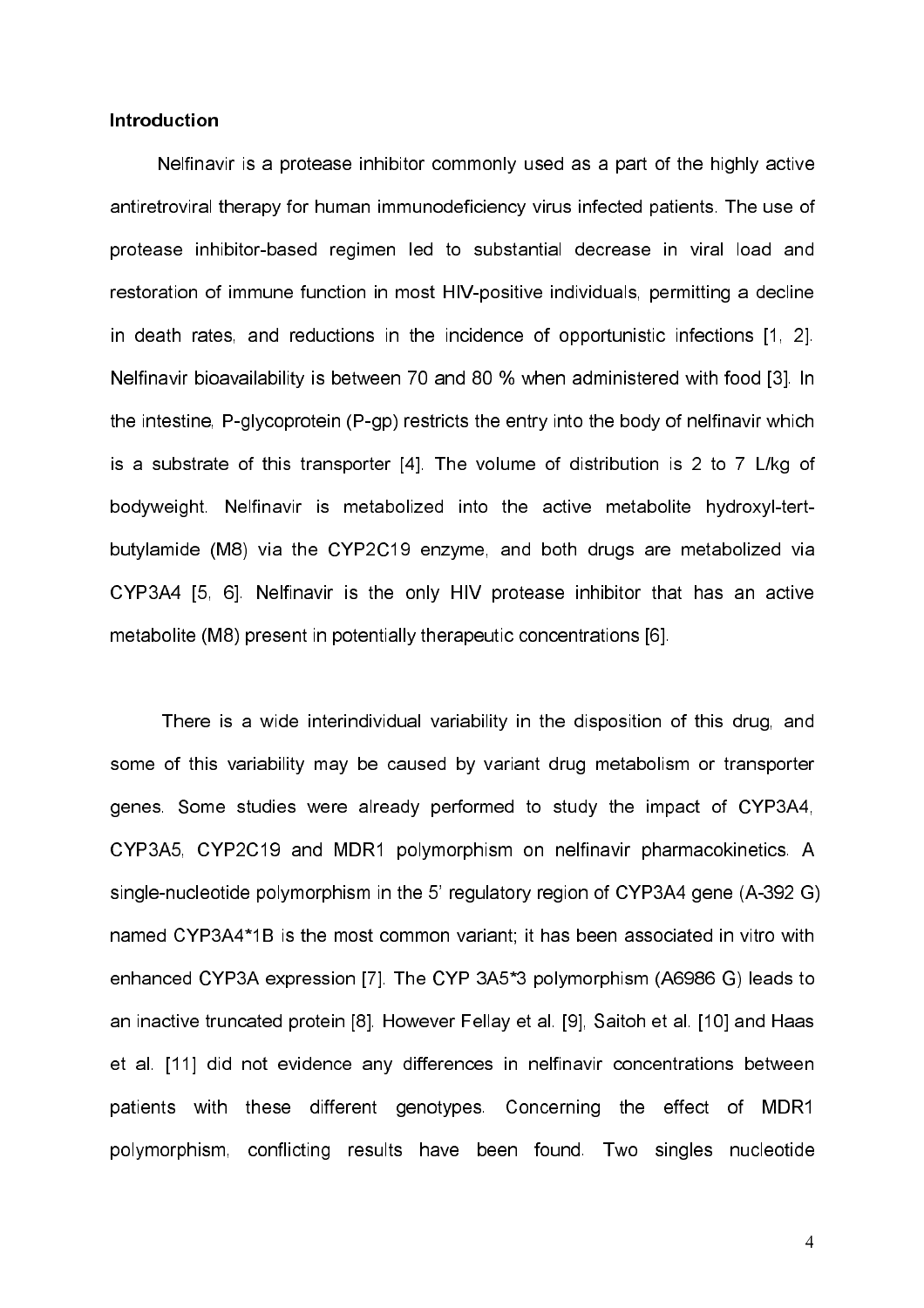polymorphism in MDR1-gene G2677A/T in exon 21, and C3435T in exon 26 were shown to be associated with variation in P-gp expression. Fellay et al. [9] showed an increase in median nelfinavir concentration for patients MDR1 3435 from TT, CT to CC genotypes. Saitoh et al. [10] found that children with CT genotype for MDR1 3435 had higher 8h postdose nelfinavir concentration compared to those with other genotypes. However Haas et al. [11] did not evidence any influence of the MDR1 polymorphism in exon 26 and 21 on nelfinavir AUC. For CYP2C19 gene, CYP2C19\*2 (G681A point mutation in exon 5) is the most common variant in Caucasian, which has no enzyme activity. Haas et al. [11] found in 348 HIV infected adults, that patients \*1/\*2 (AG) or \*2/\*2 (AA) had significantly higher nelfinavir and nelfinavir plus M8  $AUC_{0.12h}$  than \*1/\*1 (GG) genotype and tended to have a better virologic response. However Fellay et al. [9] in 123 adults, Saitoh et al. [10] in 71 children and Burger et al. [12] in 24 adults did not find any effect of the CYP2C19 genotype on nelfinavir concentrations in plasma.

The aims of this study were to evaluate the influence of genetic polymorphism on pharmacokinetic parameters (MDR1 on absorption, CYP2C19 on nefinavir to M8 biotransformation and CYP3A4 on nelfinavir and M8 metabolism) and to correlate concentrations to short term virological efficacy and toxicity.

#### **Methods**

#### Patients

The COPHAR2-ANRS 102 study was an open, multicenter, prospective trial of HIV1 infected adults who started a treatment with an antiretroviral combination of at least three drugs : 2 nucleoside reverse transcriptase inhibitors plus one protease inhibitor;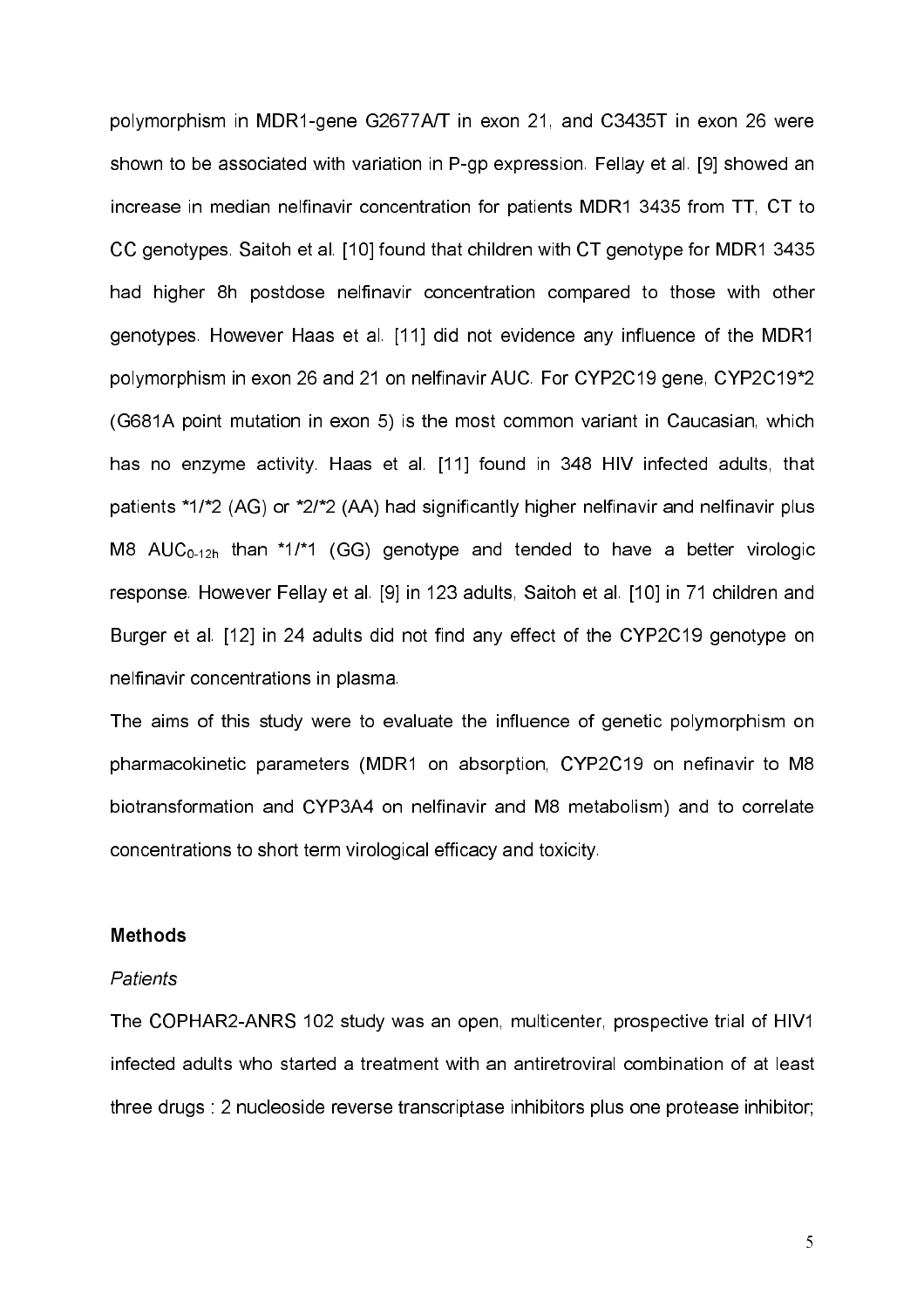either nelfinavir, or indinavir or lopinavir. In our group, all patients were administered nelfinavir.

Patients older than 18 years, infected by HIV-1, protease inhibitor-naive were eligible. The Ethical Review Committee of the Bicêtre Hospital, Paris, France reviewed and approved the study protocol. All participants provided written informed consent.

These adults were administered nelfinavir as 1250 mg twice daily (BID), only one patient had 1500 mg twice daily and one had a 625 mg twice daily. Nelfinavir was given using the new formulation of 625 mg tablets [13]. A 250 mg tablet was added for the patient who received 1500 mg BID. A blood sample was taken for genotype before initiating the treatment and two weeks later patients underwent 4 blood samplings, before, 1, 3 and 6 hours after drug intake for pharmacokinetic analysis. For each patient, time elapsed between administration and sampling times were carefully recorded. For modeling, we assumed that patients were at steady state with a dosing interval  $\tau$  of 12 h. The trough concentration was the concentration measured the day before drug intake and the 3 other concentrations were measured after drug intake.

Short term efficacy was studied using HIV RNA levels at day 0 and week 2. Short term tolerance (fasten cholesterol, triglyceride and glycemia) was analyzed, based on measurements performed 4 weeks before and 4 weeks after initiating the treatment. A questionnaire for adherence was also used. One adherence covariate was analyzed, corresponding to the yes/no answer at the question "During the last 4 days, did you forget or delay deliberately or not your antiretroviral drug intake?"

#### Analytical method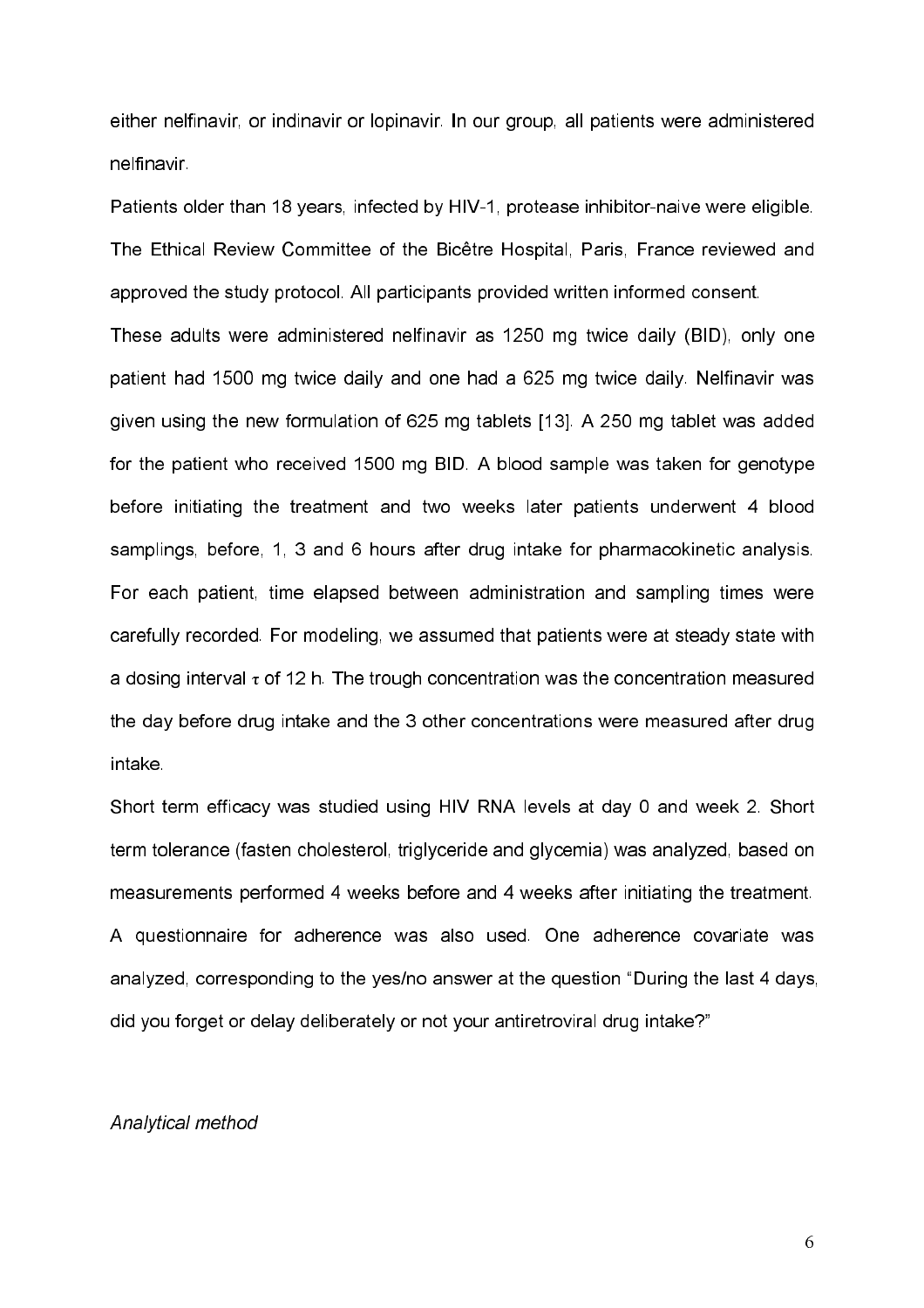Nelfinavir and M8 plasma concentrations were measured by specific high performance liquid chromatography. The 4 participant laboratories were crossvalidated before starting the study. Results of the blind interlaboratory quality control at three concentrations for nelfinavir and for M8 were within 15% of the target values from medium and high values and within 20% for low values. Lower limits of quantification (LOQ) were 100 ng/mL for nelfinavir and 25 ng/mL for M8 depending on the method used.

#### Genotyping

All Genotypes were performed in the same laboratory. Total deoxyribonucleic acid (DNA) was extracted from plasma samples by use of the QIAamp DNA Blood Mini Kit (Qiagen, Courtaboeuf, France). Genotyping for CYP2C19\*2 was performed by a polymerase chain reaction–restriction fragment length polymorphism (PCR-RFLP) method with allele-specific primers, as described by de Morais et al. [14]. Genotyping for CYP3A4\*1B was determined by polymerase chain reaction (PCR) followed by direct sequencing. PCR was performed by use of a GenAmp PCR System 9700 (Applied Biosystems, Courtaboeuf, France) according to a previously published method [15]. Amplified DNA was purified by use of the QiaQuick DNA Purification System (Qiagen) and sequenced by use of BigDye Terminator chemistry and an ABI PRISM 3100 genetic analyzer (Applied Biosystems). Genotyping of CYP3A5\*3 and \*6 was performed by real-time polymerase chain reaction by use of TaqMan MGB probe technology (Applied Biosystems). MDR1 polymorphisms in exons 21 and 26 were determined by use of previously published methods [16]. For each genotyping analysis, at least 2 positive controls were used: 1 homozygous for the wild-type allele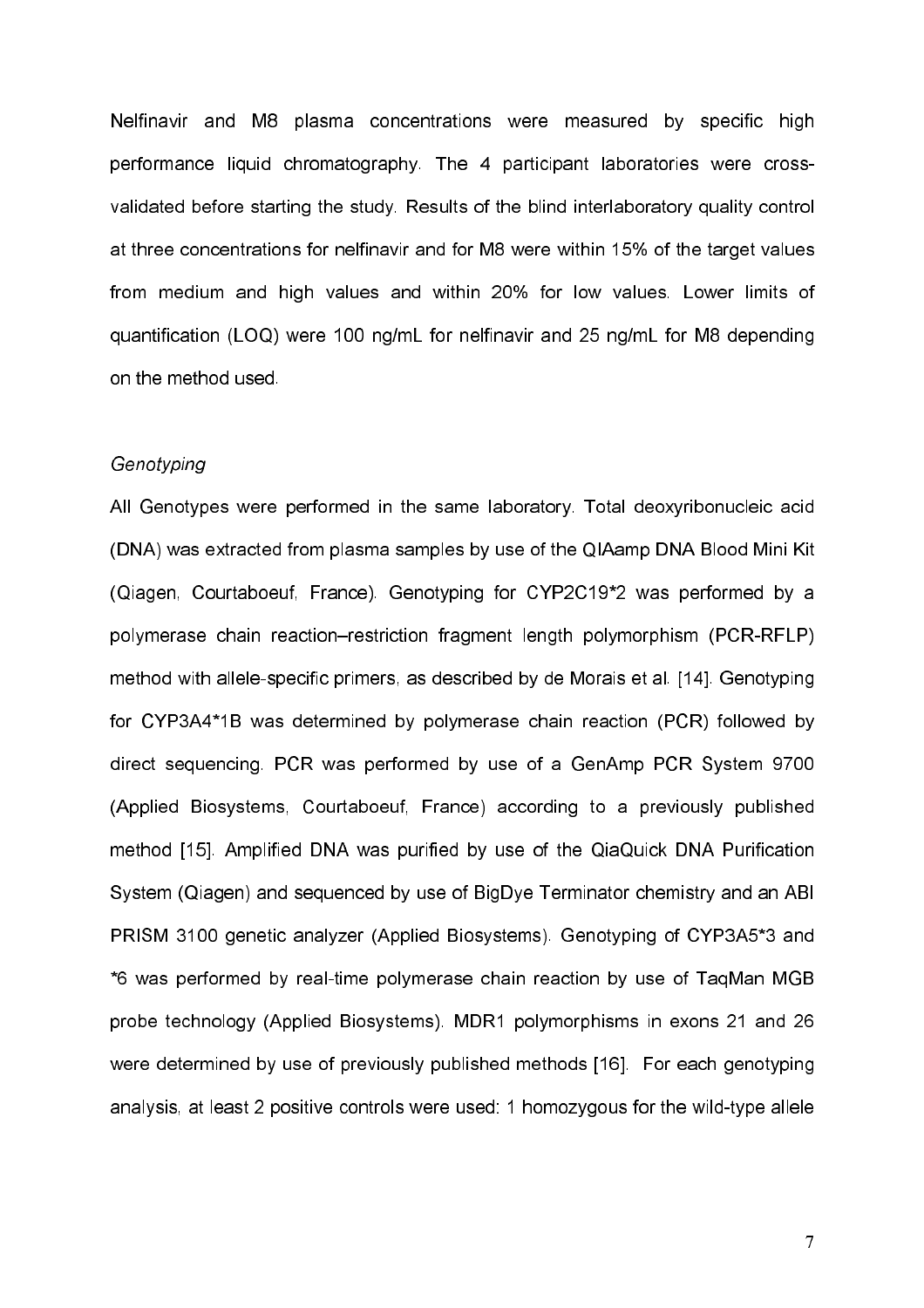and 1 heterozygous and, when available, 1 homozygous for the mutated allele. These controls are DNAs that have been sequenced.

#### Modelling strategy and population pharmacokinetic model

Data were analyzed using the nonlinear mixed effect modelling software program NONMEM (version V, level 1.1, double precision) with the DIGITAL FORTRAN compiler [17]. The first-order conditional estimation (FOCE) with interaction method was used. A one-compartment model with first-order absorption, elimination and metabolism to M8, best described nelfinavir data. M8 was modelled by an additional compartment (Fig 1). Parameters of the model were the bioavailability (F), the absorption rate constant  $(k_a)$ , the absorption lag time (Tlag), the volumes of distribution of nelfinavir and M8 (V and  $V_m$ ), the total elimination rate constant for nelfinavir (k corresponding to  $k_e + k_m$  in Fig 1), the metabolic rate constant ( $k_m$ ) describing the nelfinavir to M8 biotransformation, and the elimination rate constant for M8 ( $k_{em}$ ). Since nelfinavir was orally administered, only  $k_{a}$ , Tlag, V/F and k were identifiable for nelfinavir. For M8, since no urinary concentration data were available, and because no literature data were used to fix  $\mathsf{V}_\mathsf{m}/\mathsf{F}$ , only  $\mathsf{F}\mathsf{k}_\mathsf{m}/\mathsf{V}_\mathsf{m}$  and  $\mathsf{k}_\mathsf{em}$  could be determined. Therefore, the model was reparametrized using an apparent clearance for nelfinavir ( $CL_T/F = k \times V/F$ ) and an apparent nelfinavir to M8 biotransformation clearance (CL<sub>m</sub>/F =  $k_m \times V/F$ ). The vector of identifiable parameters used in the population analysis was therefore ka, Tlag, CL/F, V/F,  $\overline{m}$  $\overline{m}$  $\bar{V}$  $\frac{CL_m}{IL}$  and k<sub>em</sub>.

The following equations describe nelfinavir and M8 plasma concentrations: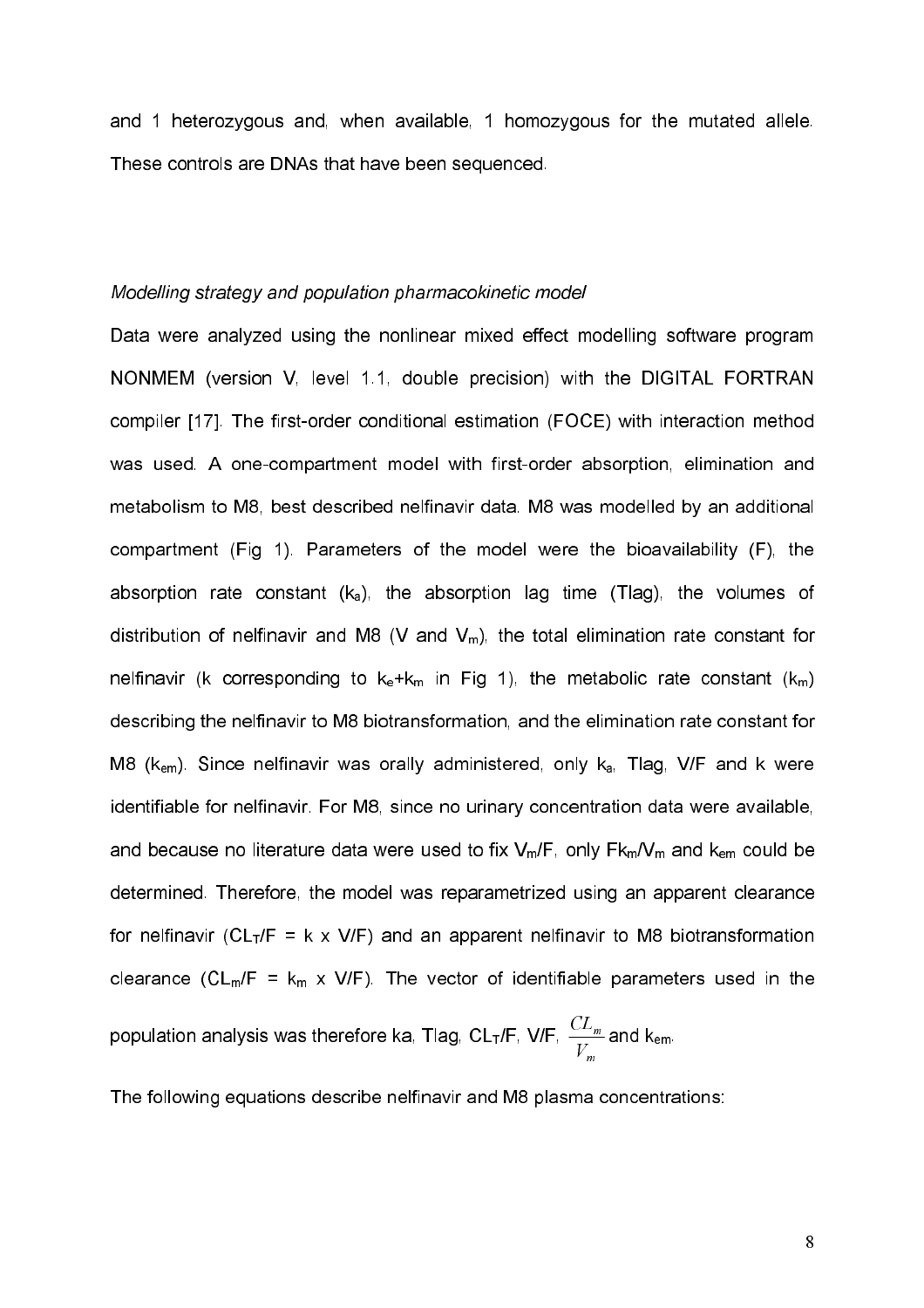$$
[N] = \frac{k_a \times D}{\frac{V}{F} \times (k_a - \frac{CL_T/F}{V/F})} \times \left(\frac{e^{-\frac{CL_T/F}{V/F} \times t}}{1 - e^{-\frac{CL_T/F}{V/F} \times t}} - \frac{e^{-k_a \times t}}{1 - e^{-k_a \times t}}\right)
$$

$$
[M8] = \frac{\left[1 - e^{-\frac{CL_T/F}{V/F} \times t}}{1 - e^{-\frac{CL_T/F}{V/F} \times t}}\right] \times \left[1 - e^{-\frac{CL_T/F}{V/F} \times t}}\right] \times \left[1 - e^{-\frac{CL_T/F}{V/F} \times t}}{1 - e^{-k_a \times t}}\right] \times \left[1 - e^{-k_a \times t} \times \left(\frac{CL_T/F}{V/F} - k_a\right) (k_{em} - k_a)\right]
$$

$$
+ \frac{e^{-k_{em} \times t}}{(1 - e^{-k_m \times t})} \left(\frac{CL_T/F}{V/F} - k_a\right) (k_{em} - k_{em})}
$$

with t = delay-Tlag if delay >Tlag and t = delay-Tlag +  $\tau$  if delay <Tlag, where t is the calculated time between start of absorption and sampling, Tlag is the estimated absorption lag time, delay is the recorded time elapsed between drug administration and blood sampling and  $\tau$  is the time interval between 2 administrations.

When nelfinavir or M8 concentrations were below the LOQ, we set them to half of the LOQ. Several error models were investigated (i.e. multiplicative and additive error models) to describe residual variability. Proportional model was used for inter-subject variability (ISV). Data for nelfinavir and M8 were then fitted jointly. Only significant ISVs on pharmacokinetic parameter were kept, i.e. a minimum of 3.84 unit decrease using a likelihood ratio test in a backward elimination procedure. From the POSTHOC option of NONMEM applied on this basic model, Empirical Bayes estimates of each parameter were obtained. The effect of each patient covariate was tested on these estimates, using Spearman nonparametric correlation test for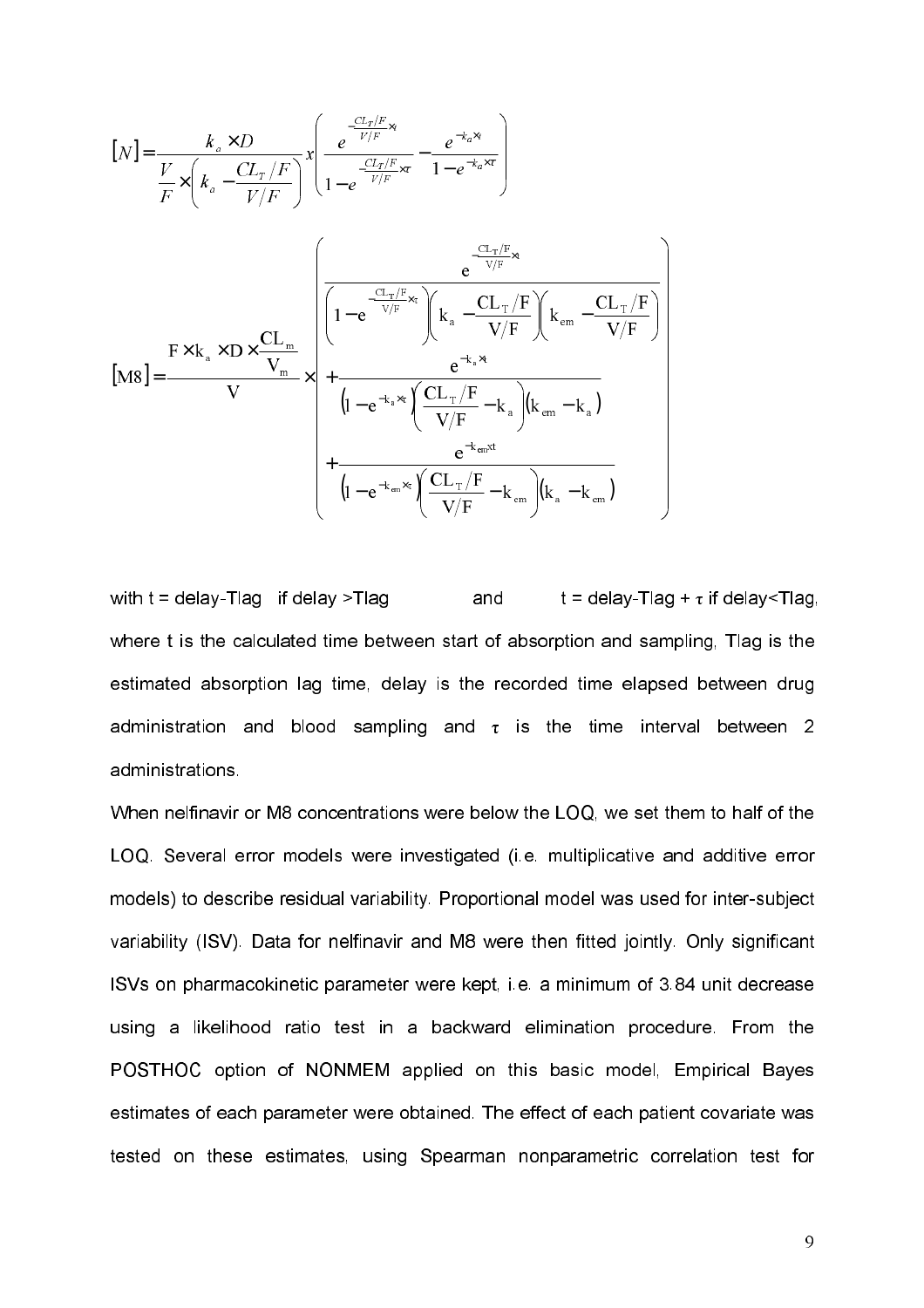continuous covariates such as age, bodyweight, body mass index, albumine and orosomucoid or using the Wilcoxon test for categorical ones such as sex, CDC stade of virus infection (C/non C), genotypes (CYP3A4\*1B, CYP3A5\*3 and \*6, CYP2C19\*2, MDR1 exon21, MDR1 exon 26), adherence and the co-administration of combivir $^{\circledR}$ (drug combining AZT and 3TC). Co-medication was analyzed in 2 classes: patients who were taking combivir $^\circ$  against other co-medications. Genetic polymorphism was analyzed in two different ways: wild type against heterozygote plus homozygote mutated or wild type plus heterozygote against homozygote mutated. Covariates that were found to have an effect on a pharmacokinetic parameter with a p value lower than 0.10, were retained for inclusion in the population model. They were then added one by one to the basic pharmacokinetic model, the most significant at first. Continuous covariates (CO) were tested according to the following equation, using

CL for example, 
$$
CL = \theta_{CL} \times (\frac{CO}{median(CO)})^{\beta_{co}^{CL}}
$$
, where  $\theta_{CL}$  is the typical value of

clearance for a patient with the median covariate value and  $\rho_{co}^{c_L}$  is the estimated influential factor for the continuous covariate. Categorical covariates (CA) were tested as,  $CL = \theta_{CL}/(1 + \beta_{CA}^{CL} \times CA)$  where CA=0 or 1. Patients with a missing value for a covariate retained during the first statistical analysis were excluded of the covariate population modeling. The basic model was fitted again with the patients with all covariate values and the covariate could then be tested.

A covariate was kept if its effect was biologically plausible; it produced a minimum reduction of 3.84 in the objective function value (OFV) and a reduction in the variability of the pharmacokinetic parameter, assessed by the associated intersubject variability. An intermediate model with several covariates was then obtained. All the selected covariates were added one by one and kept if responding to the cited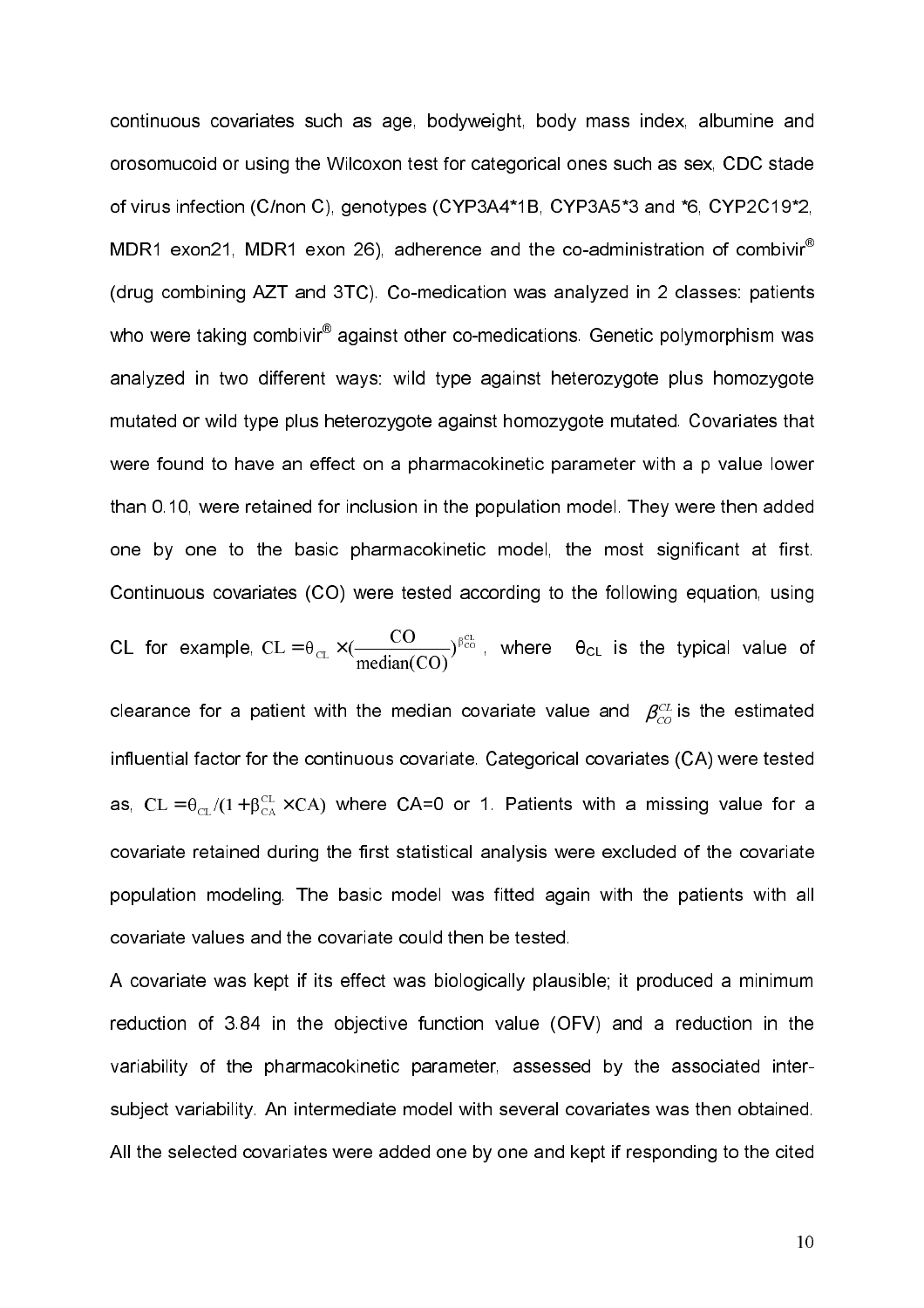3 criteria. At the end of this ascendant modeling, the final model was obtained. A backward elimination phase was finally performed by deleting each covariate from the final model in order to calculate the p value, using a likelihood ratio test.

For evaluation of the goodness-of-fit, the following graphs were performed: observed and predicted concentrations versus time, observed concentrations vs population predictions, weighted residuals vs time and weighted residuals vs predictions. Similar graphs using individual predictive POSTHOC estimation were displayed. Diagnostic graphics were obtained using the R program [18].

#### Validation.

Nelfinavir and M8 steady-state concentration profiles were simulated and compared with the observed data thanks to visual predictive check in order to evaluate the performance of the model. More precisely, the vector of pharmacokinetic parameters from 1000 patients was simulated using the final model. Each vector parameter was drawn in a normal distribution with a variance corresponding to the ISV previously estimated. A simulated residual error was added to each simulated concentration. The simulations were performed using NONMEM. The  $5<sup>th</sup>$ ,  $50<sup>th</sup>$  and  $95<sup>th</sup>$  percentiles of the simulated concentrations at each time were then overlaid on the observed concentration data using R program and a visual inspection was performed.

## Links between concentrations and short term response / toxicity.

For each patient, mean  $(C_{mean,N})$ , maximal  $(C_{max,N})$  and trough  $(C_{trough,N})$  nelfinavir plasma concentrations and the sum of nelfinavir  $+$  M8 trough ( $C_{\text{trough,NMS}}$ ) plasma concentrations were derived from the estimated individual pharmacokinetic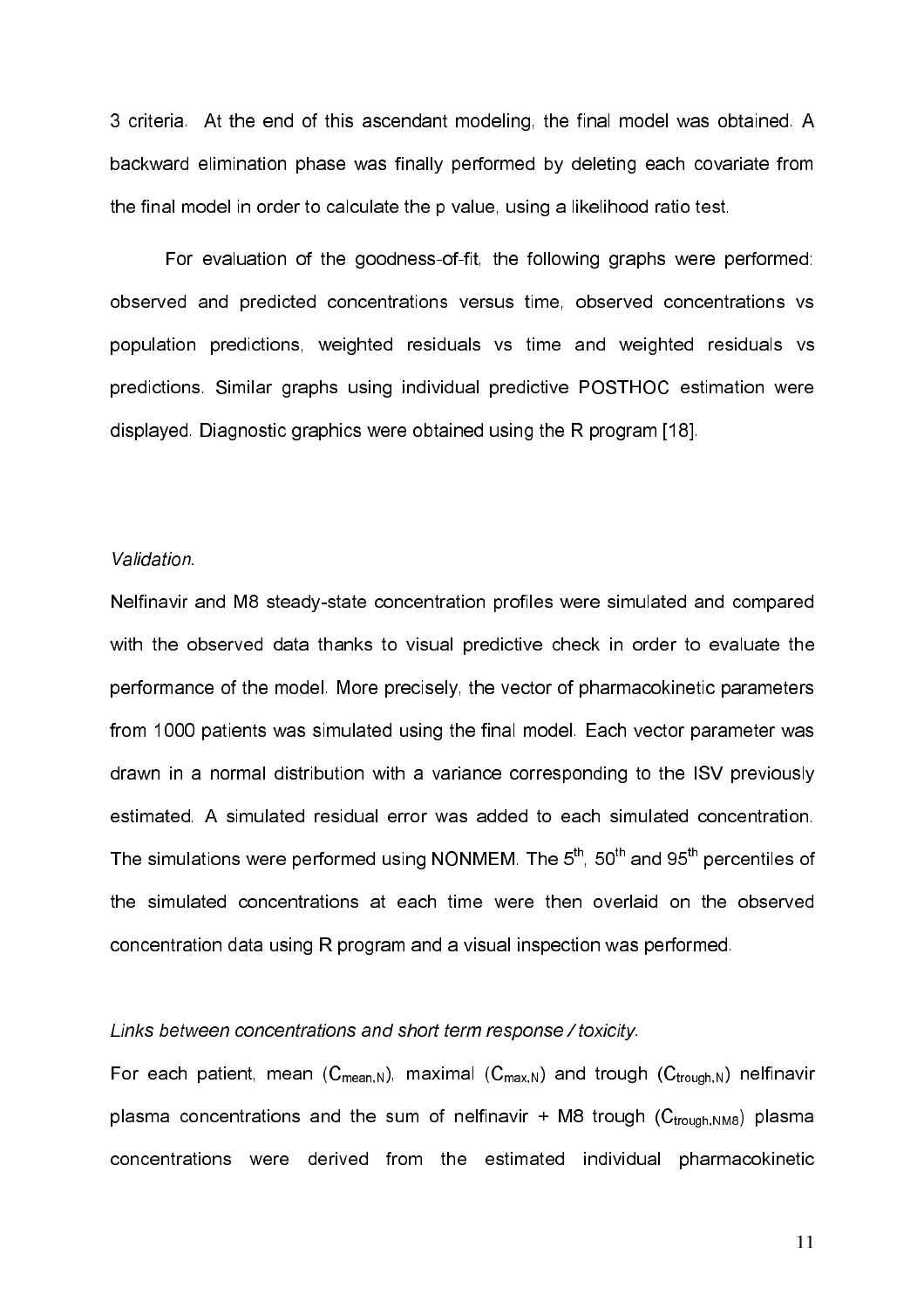parameters. The efficacy was studied following the difference in log viral load between the day of initiation treatment and week 2. The significance of the viral load decrease was first tested using a wilcoxon non-parametric paired test. With respect to efficacy, the links between  $C_{\text{trough.N}}$ ,  $C_{\text{trough.NMS}}$  and the difference in HIV-1 RNA level between day 0 and Week 2 was evaluated using correlation Spearman tests. A Wilcoxon non-parametric test was also performed on decrease in viral load between patients having or not a  $C_{\text{trough}}$  below the lower limit of therapeutic range (1500 ng/mL, limit used in the COPHAR 2-ANRS 111 trial).

Toxicity was analyzed from the difference between 4 weeks after and before treatment initiation in total cholesterol, high density lipoprotein cholesterol, triglyceride, glycemia and from appearances of diarrheas (grade 2) between treatment initiation and week 4. The significance of these differences was tested using a Wilcoxon nonparametric paired test. Then we performed correlation Spearman tests between  $C_{\text{mean,N}}$ ,  $C_{\text{max,N}}$ ,  $C_{\text{trough,N}}$  and difference in total cholesterol, high density lipoprotein cholesterol, triglyceride and glycemia. We also used Wilcoxon non-parametric tests to compare these differences between patients having or not a  $C_{\text{trough}}$  over the upper limit defined in the therapeutic index  $(5500 \text{ ng/mL})$  limit used in the COPHAR 2-ANRS 111 trial).

We also assessed the relationship between the genetic polymorphisms remaining in the final population model and  $C_{mean,N}$ ,  $C_{max,N}$ ,  $C_{trough,N}$  and the relationship between these genetic polymorphisms and the efficacy and toxicity outcomes previously described, using Wilcoxon non-parametric tests.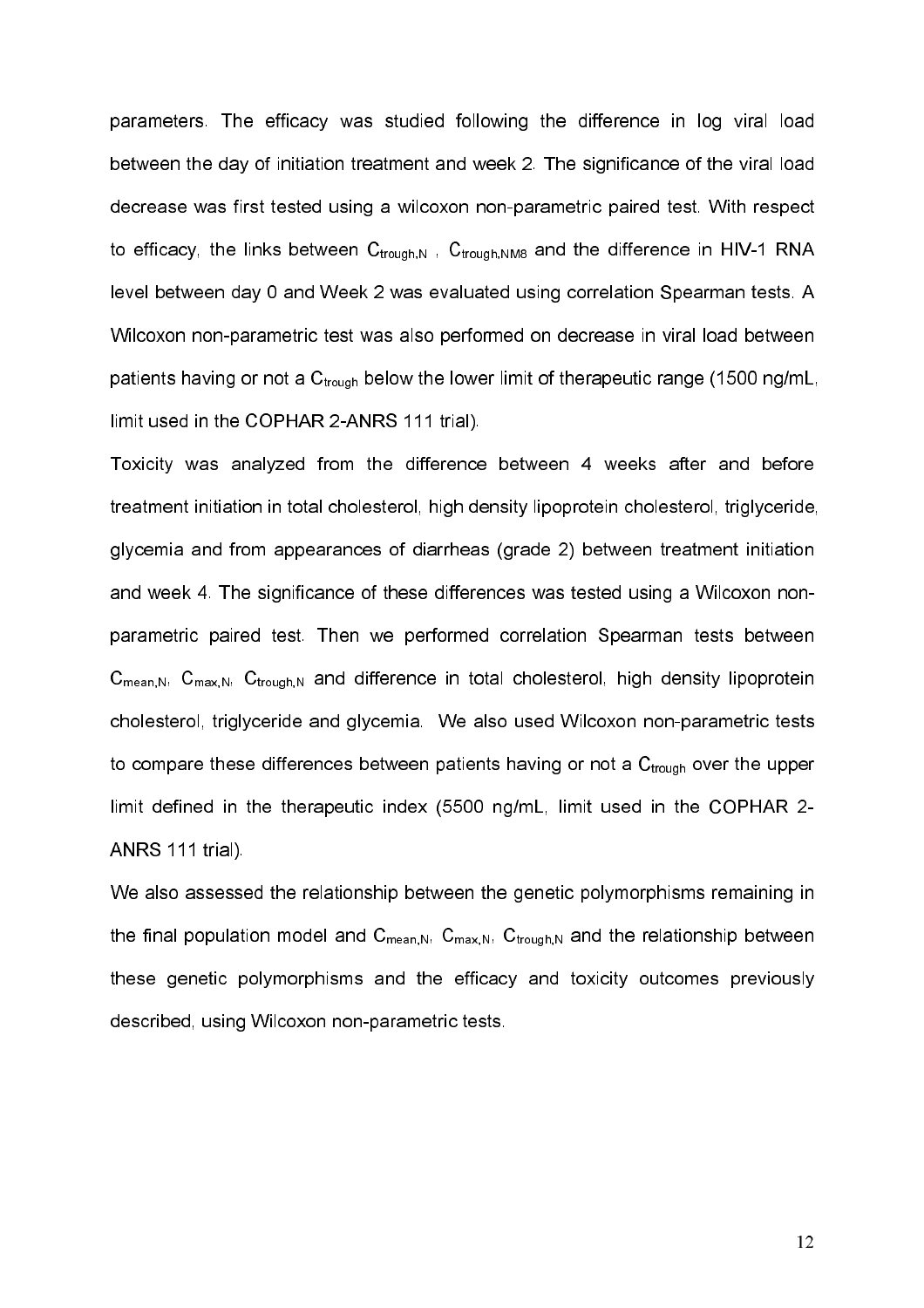## **Results**

## Demographic data

Thirty four patients were included in the nelfinavir arm. All these patients were available for pharmacokinetic evaluation. A total of 120 nelfinavir concentrations and 119 M8 concentrations were collected. Table 1 summarizes patient characteristics: age, bodyweight, BMI, orosomucoid, albumin, sex, CDC stage, concomitant medications with combivir ®, good adherence and genetic polymorphism for genes MDR1 (exon 21 and 26), CYP2C19, CYP3A4, CYP3A5.

## Population pharmacokinetics : Nelfinavir-M8 pharmacokinetic model building.

One nelfinavir and 13 M8 concentrations were lower than the LOQ, so they were set to half of the LOQ. Inter-subject variability was described by multiplicative model. The available data were not sufficient to estimate inter-subject variability for Tlag, V/F and k<sub>em</sub>, and fixing the variance of these random effects to zero had no influence on the objective function values (OFV). Residual variabilities were best described by proportional error model. The addition of a correlation between nelfinavir and M8 residual variabilities (r= 0.37 (40%)) decreased OFV by 8.45 units.

Covariates were first tested on Bayesian Empiric estimates of Ka, CL/F and  $CL_m/V_m$ from the basic model. The most significant covariate was for CYP2C19 genotypes on  $CL_m/V_m$ , a significant difference was found between wild type (\*1/\*1, GG) and other patients (\*1/\*2, AG or \*2/\*2, AA) (p=0.01). The coadministration of combivir ® increased significantly  $k_a$  (p=0.02). Four patients did not have a genotype for the CYP2C19, so they were excluded from the covariate modeling and a basic model was fitted again with the remaining 30 patients. Then, CYP2C19 genotype was first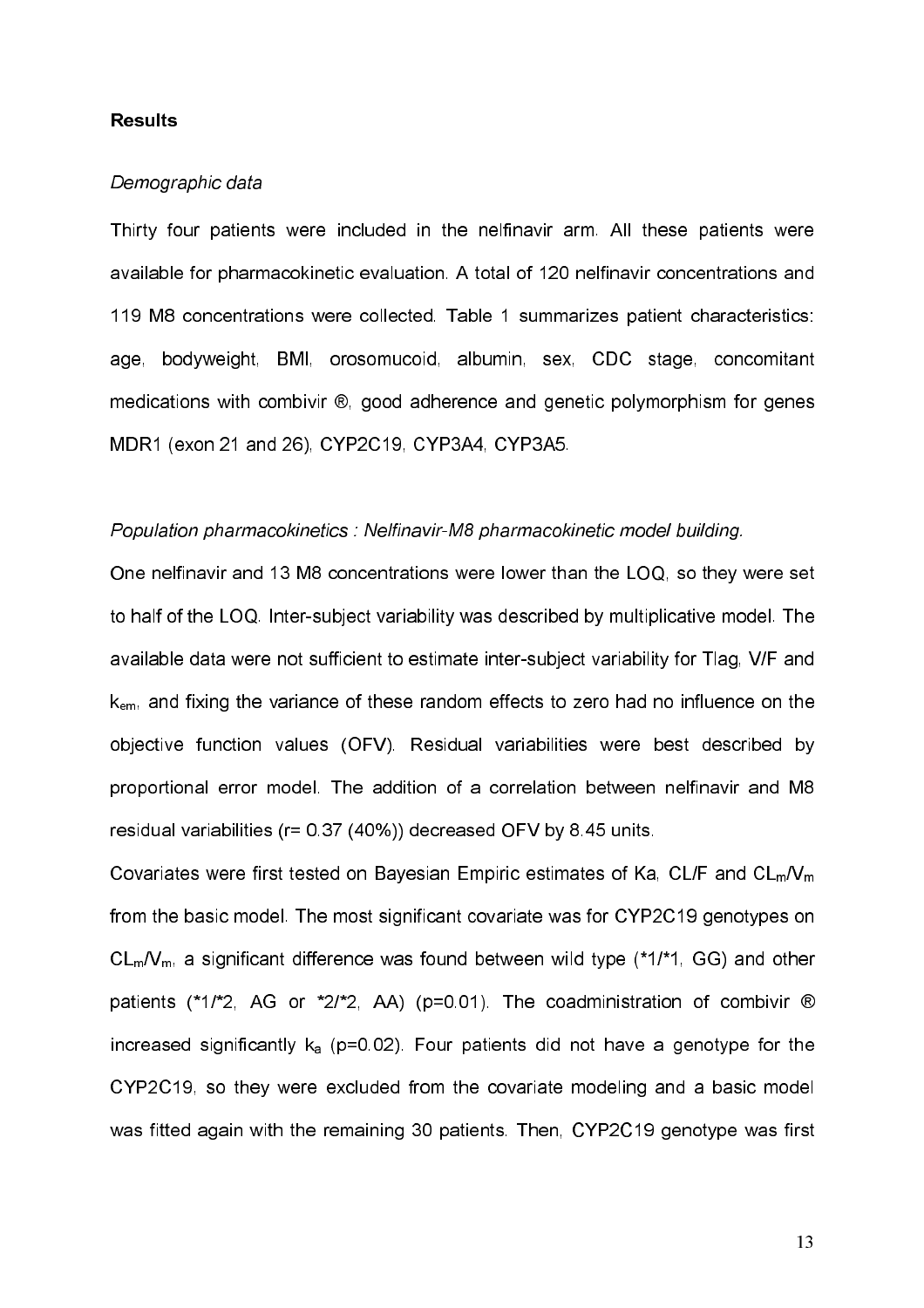added on  $\overline{m}$  $\overline{m}$  $\bar{V}$  $\frac{CL_{m}}{II}$  as an inhibitory effect for patients with the mutation. The effect was significant resulting in 7.03 units decrease in the OFV, in a 13 % decrease in the inter-subject variability of  $CL_m/V_m$ , and a better correlation between observed and predicted concentrations. The coefficient  $\beta_{\rm CY}^{\; \nu_m}$  $\frac{L_m}{V_m}$  $CL$  $\beta\frac{\nu_{m}}{\exp{2{\rm crps}}}$  was equal to 0.98, meaning that the rate of metabolism of nelfinavir to M8 was reduced by 50% in patients with \*1/\*2 or \*2/\*2 genotype for CYP2C19 compared to those patients with \*1/\*1 genotype. Then combivir  $\mathcal D$  coadministration was added on  $K_a$  in this intermediate model, but no significant effect was found. Figure 2 displays nelfinavir and M8 observed and predicted plasma concentrations at week 2 versus time, for CYP2C19 wild type (patients GG for CYP2C19\*2) and for CYP2C19 mutated patients (AG or AA for CYP2C19\*2). Table 2 summarizes the final population pharmacokinetic estimates in 30 patients.

Model performance. Final model performance were appreciated by comparing population predicted and individual predicted to observed plasma concentrations and population weighted residuals versus predicted concentrations and versus time for nelfinavir and for M8. Visual predictive check of the final population PK model (Fig 3) showed the comparison between the  $5<sup>th</sup>$ , 95<sup>th</sup> and 50<sup>th</sup> predicted percentiles for the 1000 simulations and the observed concentrations of nelfinavir. This evaluation method provided good proof for the model adequacy.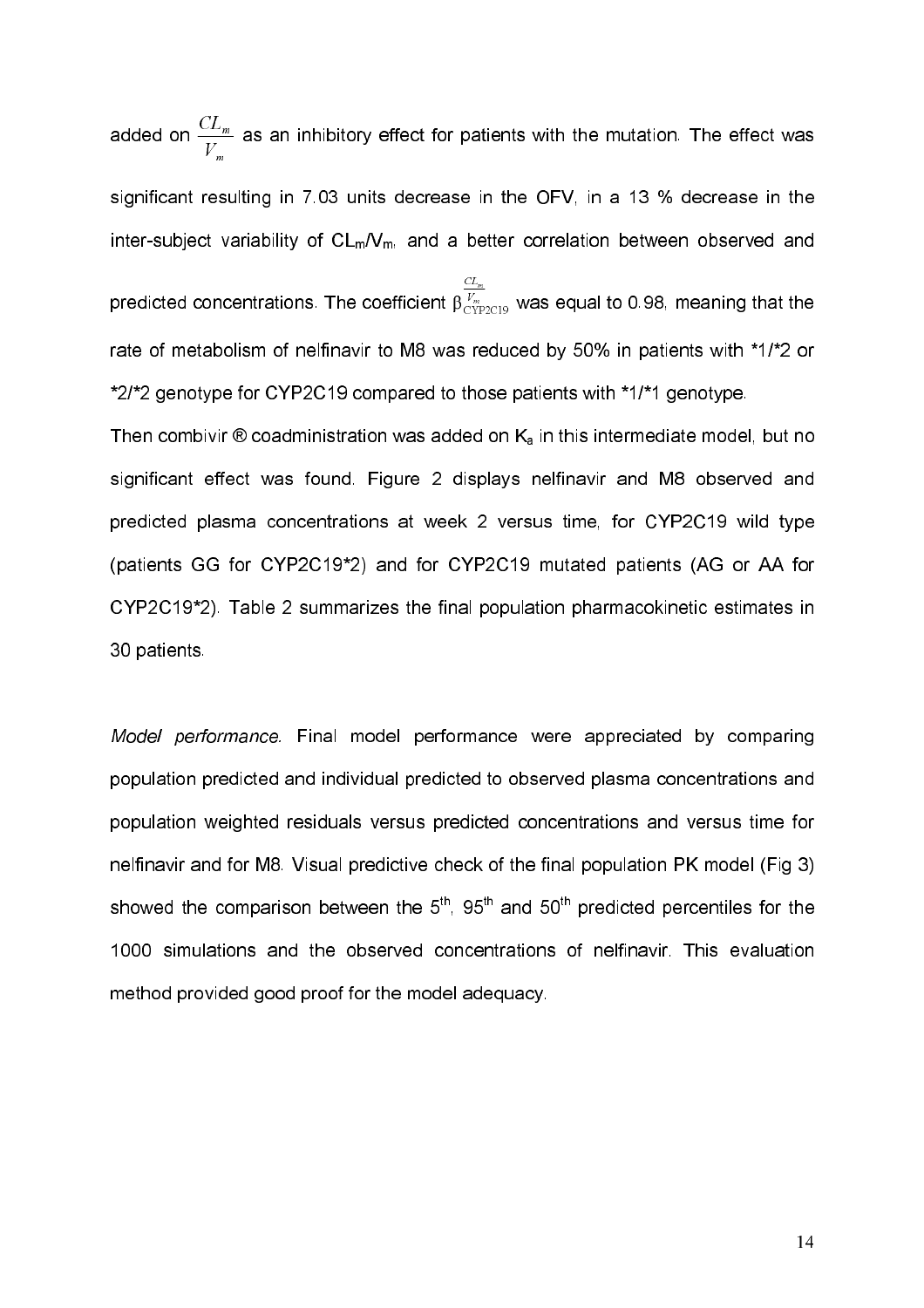## Links between concentrations and short term response / toxicity.

The values of the following parameters: HIV-1 RNA level, total cholesterol, HDL cholesterol, glycemia and triglycerides were available for 30 patients as basal, and as 2 or 4 weeks treatment which allowed to calculate their variation and to test the significance of the difference.

The viral load decreased significantly after 2 weeks of treatment (table 3). However the significant decrease in HIV-1 RNA between day 0 and Week 2 was not correlated to  $C_{trough,N}$  nor to  $C_{trough,NMS}$  and was not different between patients with a  $C_{trough}$ below or above the lower limit of therapeutic range of 1500ng/ml.

Total cholesteol increased significantly after 4 weeks of treatment, contrarily to HDL cholesterol (Table 3). Nelfinavir  $C_{\text{trough,N}}, C_{\text{max,N}}$  and  $C_{\text{mean,N}}$  were not significantly correlated with total nor with HDL cholesterol evolution. Glycemia increased after 4 weeks of treatment (p=0.05) and its evolution was significantly positively correlated to nelfinavir C<sub>mean,N</sub> and C<sub>trough,N</sub> (p=0.02 and p=0.03). Although triglycerides increase was not significant, its evolution was significantly positively correlated to nelfinavir  $C_{\text{mean,N}}$  (p=0.04) (Fig 4). No patient had a  $C_{\text{trough}}$  over the therapeutic index upper limit of 5500 ng/mL. No grade 2 diarrhea was recorded.

We could not evidence any significant differences in  $C_{\text{trough.N}} C_{\text{trough.NMS}}$ , nor in short term efficacy or toxicity between patients \*1/\*1 and patients \*1/\*2 or \*2/\*2 for CYP2C19 gene.

## **Discussion**

The concentrations of nelfinavir and of M8 were satisfactorily described by a onecompartment model with first-order absorption and elimination for nelfinavir with an additional compartment for M8 linked with a first order rate constant. This joint model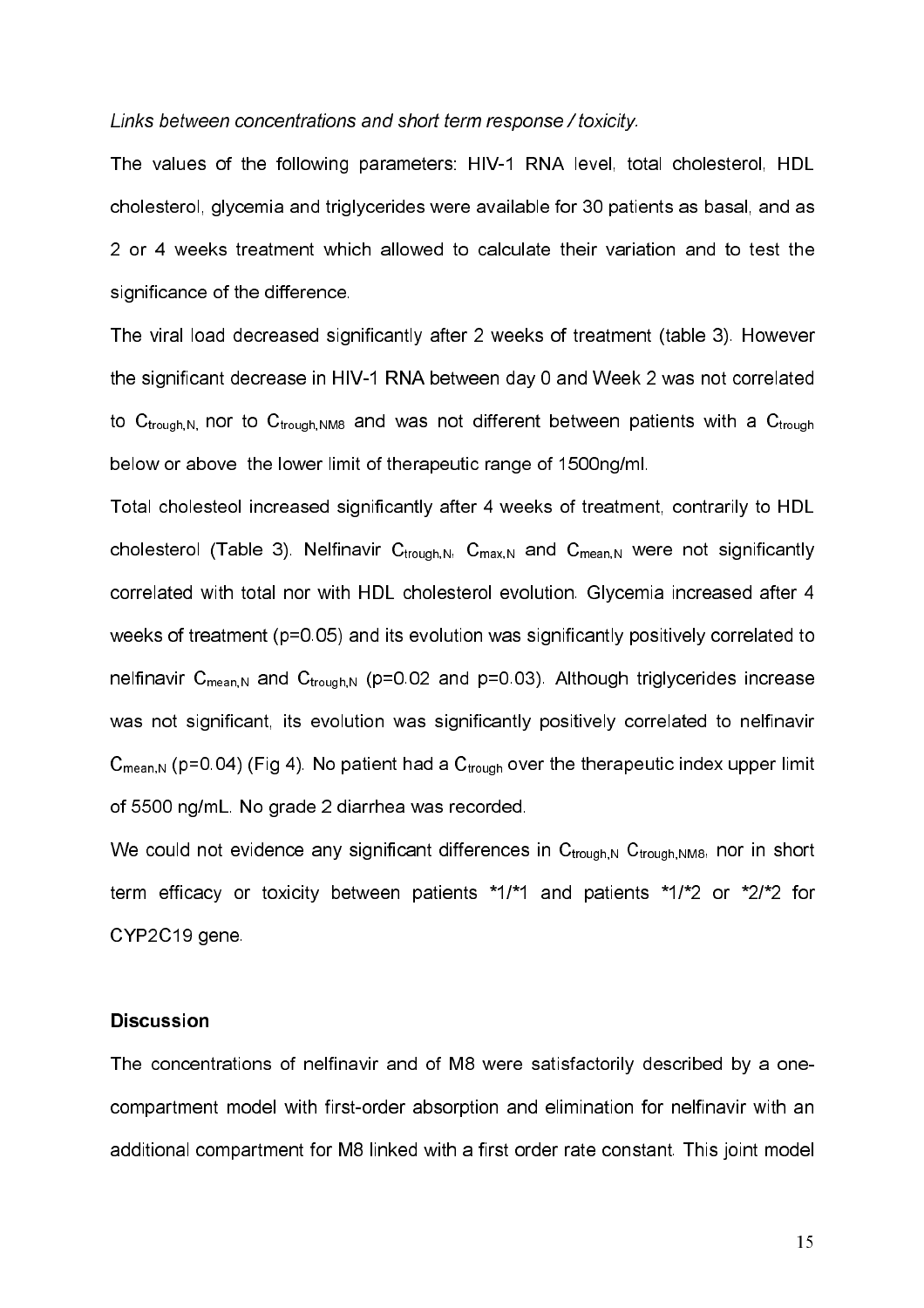was already used in adults [19, 20]. The following results support the use of this pharmacokinetic model:

Nelfinavir mean plasma clearance was consistent with previously reported values:  $CL_T/F = 52$  L/h compared to 37.3, 35.5 and 44.9 L/h obtained in Panhard et al. [19], in our previous [20] and in Jackson et al. [21] studies.

Nelfinavir to M8 biotransformation and M8 elimination were consistent with our 2 previous studies (in women and in children [20, 22]) and with Panhard et al. study [19],  $CL_m/V_m=0.39$  h<sup>-1</sup> compared to respectively 0.65, 0.58 and 0.36 h<sup>-1</sup> and k<sub>em</sub> = 1.76 h<sup>1</sup> compared to 3.3, 1.88 and 1.93 respectively.

Nelfinavir to M8 biotransformation was reduced in patients \*1/\*2 or \*2/\*2 for the CYP2C19 genotype compared to the wild type \*1/\*1 genotype which is consistent with Burger et al. [12] and Haas et al. [11] studies who found a significantly lower M8 to nelfinavir AUC ratio in patients with the mutation than in wild type patients. In our study, no patients had liver dysfunction, and no one was taking concurrent medications that are potential inhibitors of CYP2C19, so the decrease in nelfinavir to M8 biotransformation could only be attributed to CYP2C19 polymorphism.

A major aim of population pharmacokinetics is to determine which measurable pathophysiological factor can cause changes in the dose-concentration relationship. In this study, only the CYP2C19 genotype was found to influence nelfinavir and M8 pharmacokinetics. Nelfinavir is metabolized exclusively by CYP2C19 into M8 [5]. Nelfinavir and M8 are described as being equally active [6]. Haas et al. [11] found in 348 HIV infected adults, that patients \*1/\*2 or \*2/\*2 had significantly higher nelfinavir and nelfinavir + M8  $AUC_{0.12h}$  than \*1/\*1 genotype and tended to have a better virologic response. We could not evidence a significant difference in nelfinavir or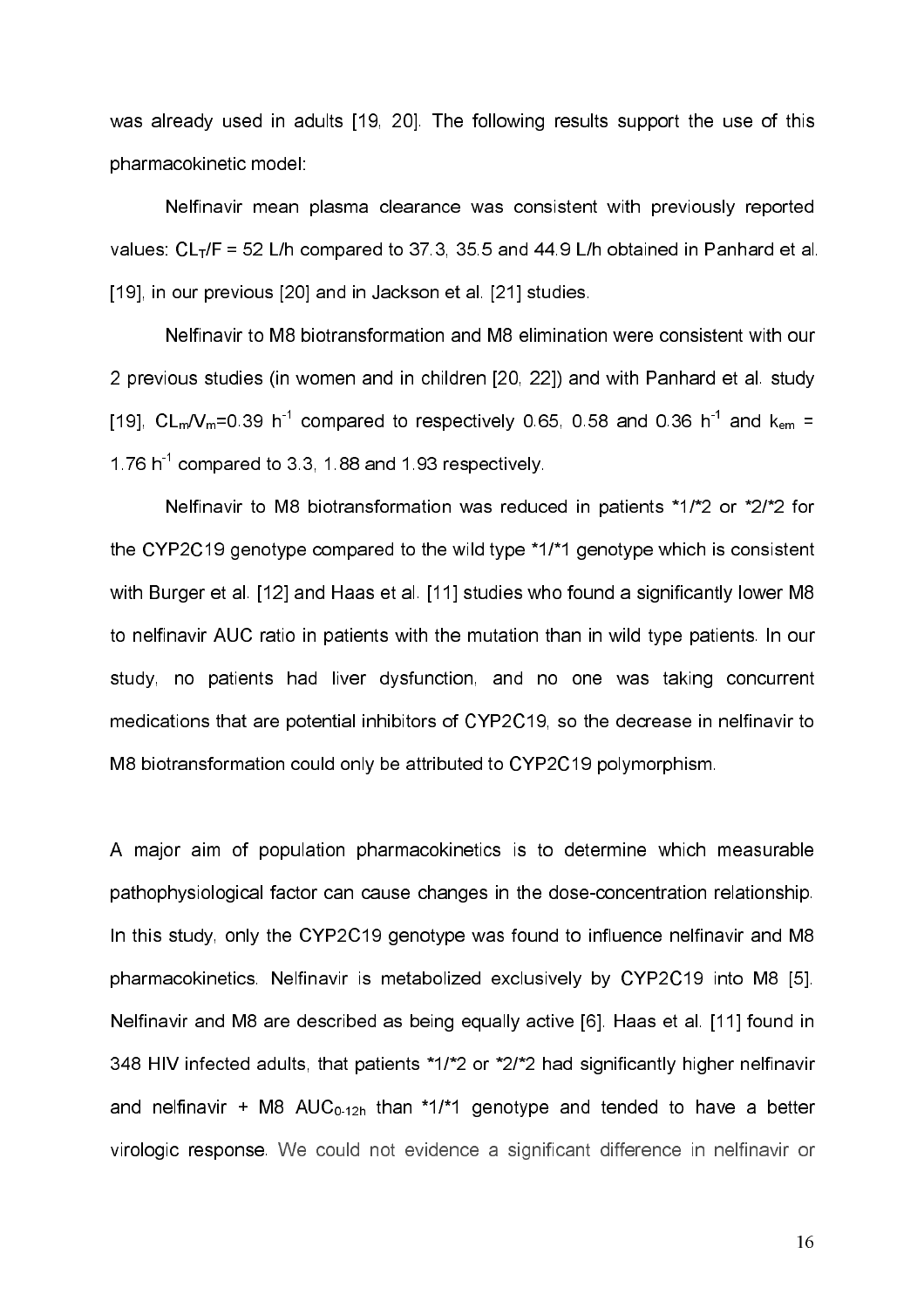nelfinavir + M8 concentrations between the 2 genotypes. In this study, as we could estimate individual pharmacokinetic parameters, we could quantify the effect of CYP2C19 polymorphism directly on these parameters and have a mechanistic approach of the process. We found that the rate of metabolism of nelfinavir to M8 was reduced by 50% in patients with \*1/\*2 or \*2/\*2 genotype for CYP2C19 compared to those patients with \*1/\*1 genotype. Moreover, as shown in Figure 2, M8 concentrations were lower in patients \*1/\*2 or \*2/\*2 than in \*1/\*1 patients for CYP2C19, whereas nelfinavir concentrations were similar (Figure 2). This suggests an increase in nelfinavir elimination by CYP3A4 which compensate the decreased elimination via CYP2C19. Concerning CYP3A4 and MDR1 genes, in agreement with precedent studies [9, 10, 11], we did not evidence any difference between wild type and mutated groups for nelfinavir and M8 pharmacokinetics.

 Powderly et al. [23] showed that change in viral load over the first 4 weeks of treatment was predictive of virological response over 48 weeks of treatment. Hoetelmans et al. [24] in 29 HIV infected, antiretroviral-naïve patients using a quadruple drug regimen (nelfinavir, saquinavir, stavudine and lamivudine) showed that median nelfinavir concentration ratio was positively correlated with the elimination rate constant (k) of HIV-1 clearance ( $k = slope$  of the curve describing initial log viral load as a function of time). We could not establish a significant relationship between nelfinavir concentrations and the reduction in HIV RNA level after 2 weeks of treatment in our PI naïve patients. The main difference with Hoetelmans et al. study was that the decrease in HIV RNA was much lower in our study: viral load was divided by 1.80 in 14 days, corresponding to an elimination rate constant for HIV-1 clearance of 0.13 day<sup>1</sup>. In Hoetelmans study similar basal viral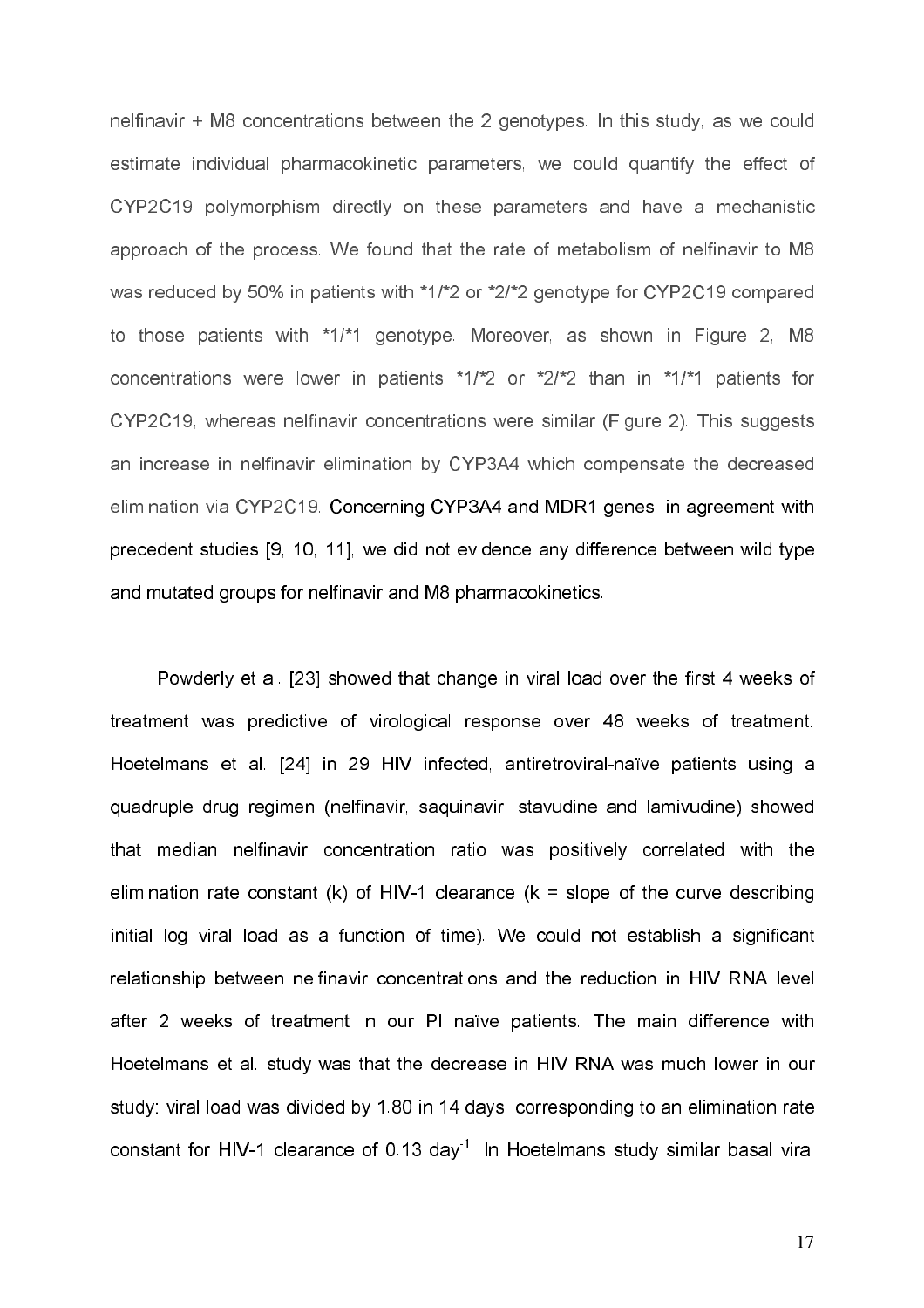load were measured but k was  $0.29$  day<sup>-1</sup>, indicating that median viral load was divided by 4 after two weeks of treatment.

Few studies evaluated cholesterol, triglycerides and glycemia early changes as a function of nelfinavir plasma concentrations. As Périard et al. [25] who found that total cholesterol increased slightly but significantly  $(1.2 \pm 0.2 \text{ mmol/L})$  after 4 weeks of treatment in 21 HIV-1 infected patients, we found a significant increase in total cholesterol in our 30 patients. However no relationship could be evidenced between this increase and nelfinavir plasma concentration. Similarly Reijers et al did not found any relationship between elevated cholesterol and plasma nelfinavir drug exposure, although the occurrence of elevated cholesterol was frequent i.e in 35% of their patients on quadruple regimen (stavudine, lamivudine, saquinavir and nelfinavir). Furthermore Reijers et al. [24] found that nelfinavir concentrations were not higher in hypercholesterolemic (>6.2 mmol/L), nor in hypertriglyceridemic (>4.5 mmol/L) patients. In our study, no patient had a triglycerides rate above 4.5 mmol/L, but a significant positive correlation was found between triglycerides rate and nelfinavir  $C_{\text{mean,N}}$  (p=0.04). We also found that nelfinavir  $C_{\text{mean,N}}$  and  $C_{\text{trough,N}}$  were significantly positively correlated with glycemia evolution (between 4 weeks after and before initiating the treatment) (p=0.02 and p=0.03).

The rate of metabolism of nelfinavir to M8 was reduced by 50% in patients with \*1/\*2 or \*2/\*2 genotype for CYP2C19 compared to those patients with \*1/\*1 genotype, without any significant modifications on nelfinavir trough concentrations, efficacy or toxicity. In these Pi-naïve patients, efficacy could not be related to nelfinavir plasma concentrations but triglycerides and glycemia increased with nelfinavir exposure.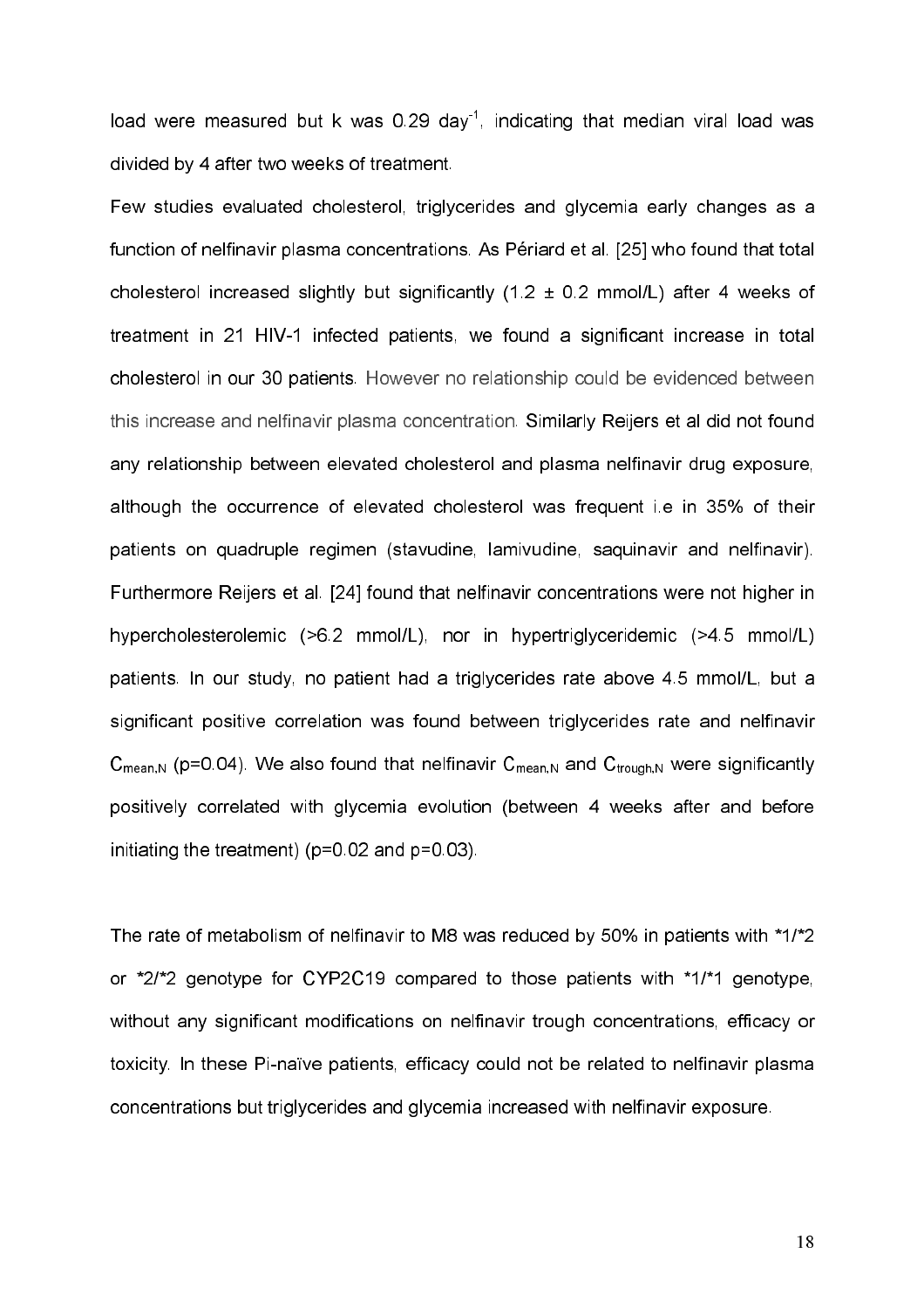For this analysis, Déborah Hirt was supported by a CRES (contrat de recherche stratégie) from INSERM.

#### Acknowledgments:

The authors thank the study participants and the participating clinicians at each site, Agence Nationale de Recherche sur le SIDA (ANRS, essai 111) for financial support, and Roche for providing nelfinavir, Dr Agnes Certain for organizing the drug supply to all centers.

Steering committee: principal investigator: D. Salmon-Céron, X. Duval, Statistics: F. Mentré; other members S. Auleley, M. Biour, M.J. Commoy, B. Diquet, C. Goujard, C. Katlama, C. Lascoux, M. Legrand, A. Métro, G., Peytavin, E. Rey, A.M. Taburet, J.M. Tréluyer.

Safety committee: S. Auleley, M. Biour, A. Métro, C. Lascoux, D. Salmon-Céron. Pharmacological monitoring committee: X. Duval, E. Rey, J.M. Tréluyer.

Indépendant committee: Pr Rouzioux, Dr Piketti, Mr Flandre, Dr Zenut, Dr Marquet. Clinical centers : Dr Bentata, Dr Mansouri, Mme Touam, Pr Sereni, Dr Lascoux, Dr Pintado, Dr Goujard, Mme Mole, Dr Sellier, Dr Bendenoun, Dr Rami, Mme Parrinello, Dr Jeantils, Mme Tassi, Pr Vittecoq, Dr Teicher, Mme Mallet, Pr Dupont, Dr Lahoulou, Soeur AZAR, Pr Rozembaum, Dr Slama, Dr Naït-Ighil, Baakili, Courtial-Destembert, Pr Vildé, Pr Leport, Dr Duval, Dr Al Kaied, Pr Salmon, Dr Spiridon, Dr Lesprit, Mme Chesnel, Pr Katlama, Dr Schneider, Mme Schoen, Pr Molina, Dr Ponscarme, Dr Colin de Verdière, Pr Morlat, Dr Bonarek, Dr Joly, Dr Ralaimazava, Mme Meridda, Mme Le Gac, Pr Raffi, Dr Allavena, Mr Hüe, Mme Sicot, Dr Perré, Dr Leautez, Dr Aubry, Mme Suaud, Pr Dellamonica, Dr Rahelinirina, Pr Michelet, Dr Bouvier, Pr Bazin, Dr Goubin, Pr May, Dr Boyer, Pr Rouveix, Dr Dupont, Mme Berthé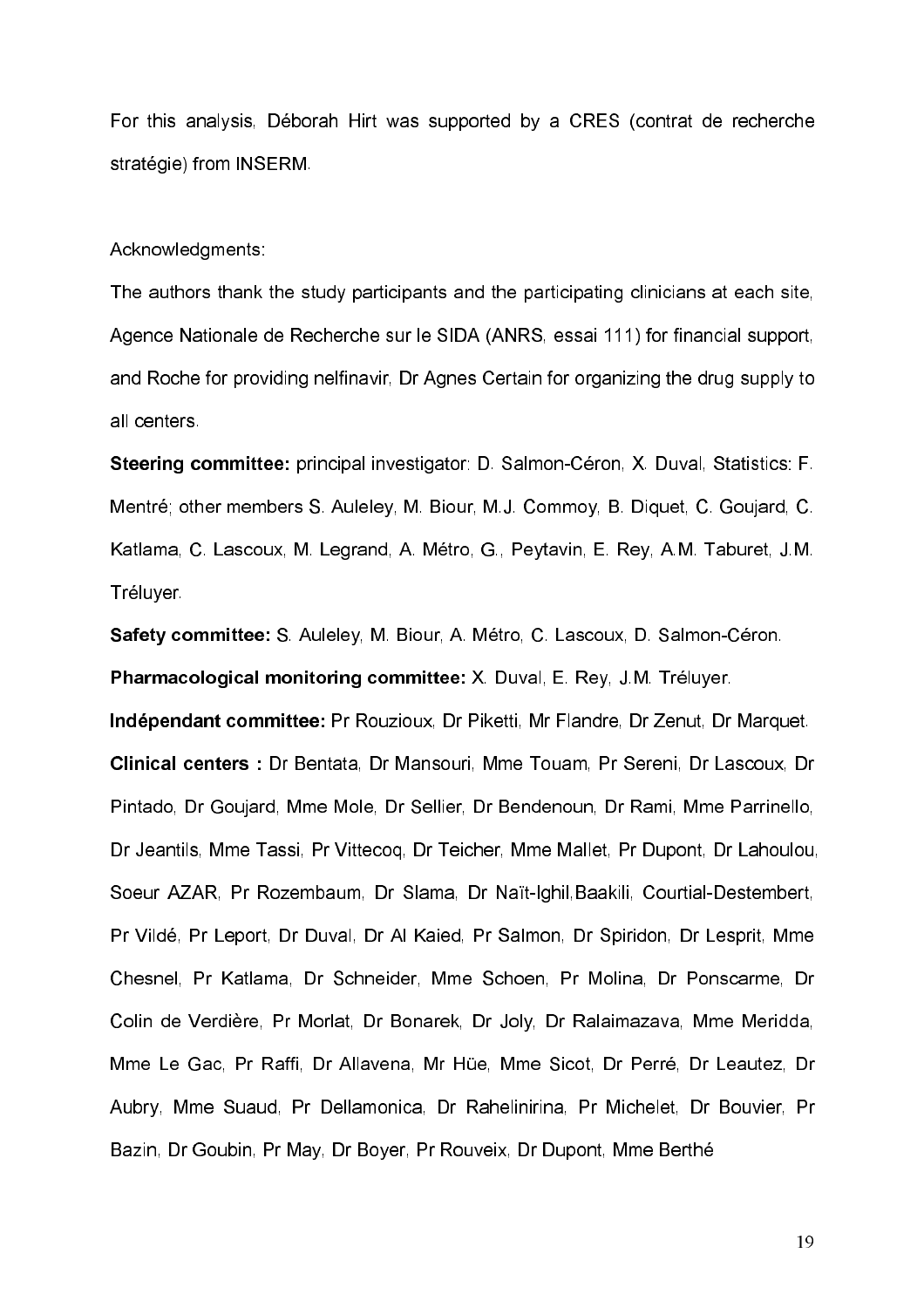Pharmacological centers : Dr Rey, Dr Tréluyer, Dr Abbara, Dr Audoul, Dr Tran, Dr Sauvageon, Dr Poirier, Dr Taburet, Dr Vincent, Dr Aymard, Dr Peytavin, Dr Lamotte, Dr Dailly, Dr Garraffo, Dr Lavrut, Dr Molimard, Dr Titier, Dr Tribut, Dr Hulin, Dr Huet, Dr Delhotal, Dr Hoizey

Virological centers : Dr Alloui, Dr Baazia, Dr Palmer, Dr Labaky, Dr Idri, Dr Mazeron, Dr Bensidhoum, Dr Beaulieux, Dr Burgard, Dr Zatla, Dr Chambs, Dr Beniken, Dr Bouvier-Alias, Dr Miladi, Dr Gourlain, Dr Amellal, Dr Garrigue, Dr Pellegrin, Dr Ferré, Dr Garnier, Dr Poirier, Dr Cottalorda, Mme Benhamou, Dr Maillard, Dr Venard, Dr Soussan

Monitoring centers: S. Auleley, E. Marcault, F. Mentré.

Statitics: E. Bougen, F. Mentré, X. Panhard.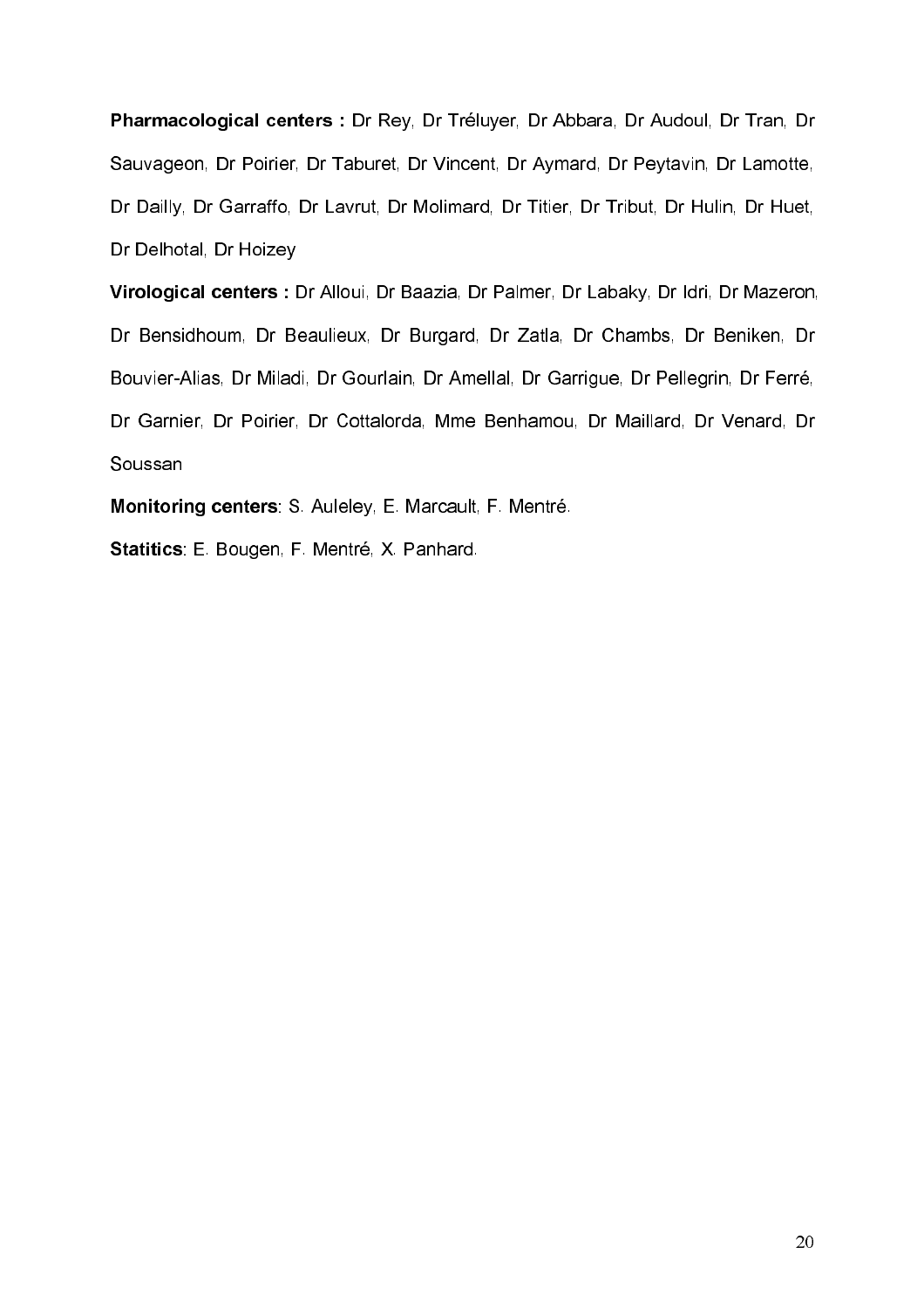## **References**

- 1- Palella FJ Jr, Delaney KM, Moorman AC, Loveless MO, Fuhrer J, Satten GA, Aschman DJ, Holmberg SD. Declining morbidity and mortality among patients with advanced human immunodeficiency virus infection. HIV Outpatient Study Investigators. N Engl J Med 1998; 338: 853–860.
- 2- Hammer SM, Squires KE, Hughes MD, Grimes JM, Demeter LM, Currier JS, Eron JJ Jr, Feinberg JE, Balfour HH Jr, Deyton LR, Chodakewitz JA, Fischl MA. A controlled trial of two nucleoside analogues plus indinavir in persons with human immunodeficiency virus infection and CD4 cell counts of 200 per cubic millimeter or less. N Engl J Med 1997; 337: 725–733.
- 3- Viracept package insert, 2001; Agouron Pharmaceuticals, La Jolla, Calif
- 4- Kim RB, Fromm MF, Wandel C, Leake B, Wood AJ, Roden DM, Wilkinson GR. The drug transporter P-glycoprotein limits oral absorption and brain entry of HIV-1 protease inhibitors. J Clin Invest 1998; 101: 289-94.
- 5- Lillibridge JH, Lee CA, Pithavala YK. The role of polymorphic CYP2C19 in the metabolism of nelfinavir mesylate, in XII Annual Meeting and Exposition of the American Association of Pharmaceutical Scientists; November 1998, San Francisco. Abstract 3035. American Association of Pharmaceutical Scientists, Arlington, VA.
- 6" Zhang KE, Wu E, Patick AK, Kerr B, Zorbas M, Lankford A, Kobayashi T, Maeda Y, Shetty B, Webber S. Circulating metabolites of the human immunodeficiency virus protease inhibitor nelfinavir in humans: structural identification, levels in plasma, and antiviral activities. Antimicrob Agents Chemother 2001; 45: 1086-93.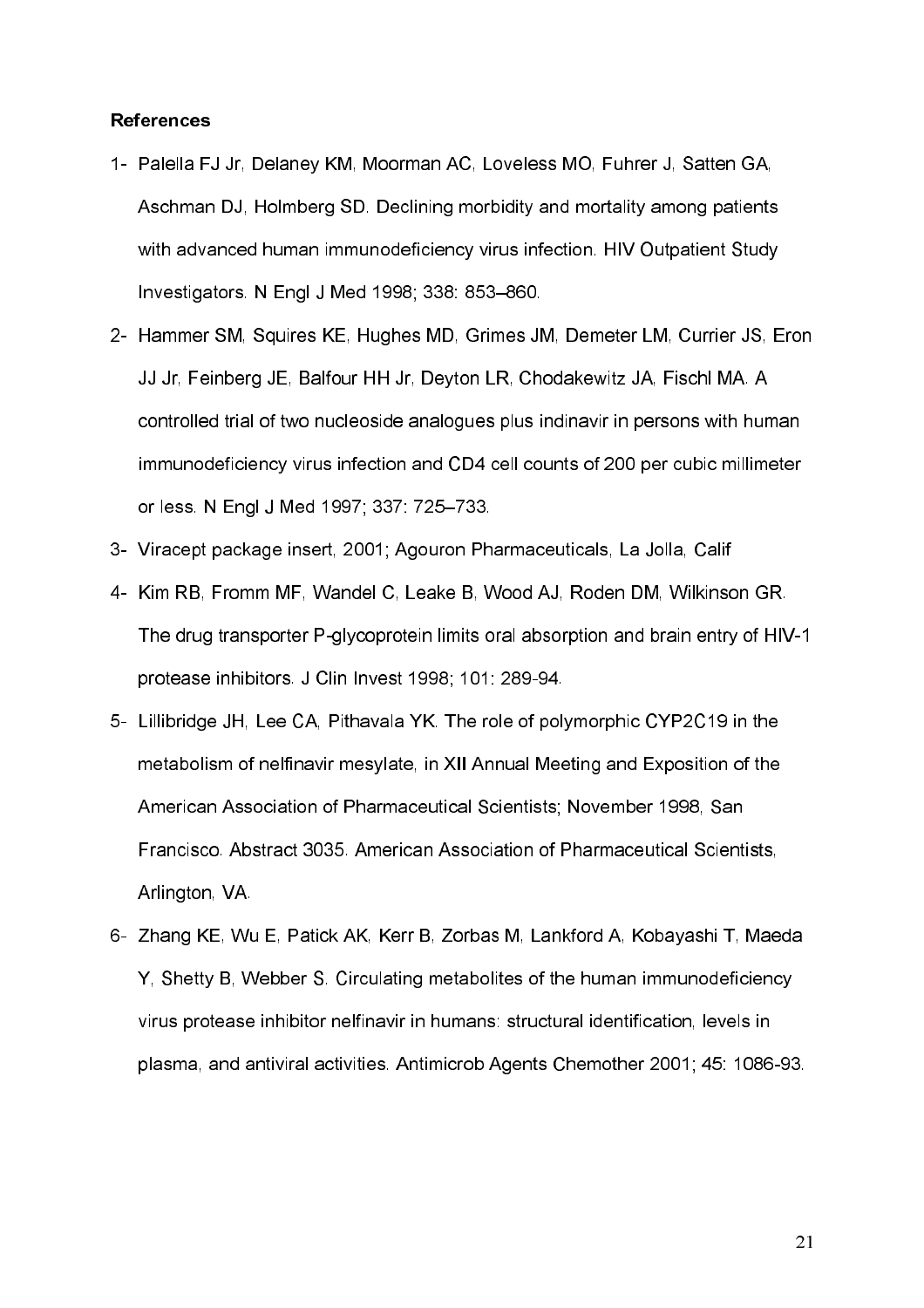- 7- Tran A, Jullien V, Alexandre J, Rey E, Rabillon F, Girre V, Dieras V, Pons G, Goldwasser F, Tréluyer JM. Pharmacokinetics and toxicity of docetaxel: Role of CYP3A, MDR1, and GST polymorphisms. Clin Pharmacol Ther 2006; 79: 570-80
- 8- Hustert E, Haberl M, Burk O, Wolbold R, He YQ, Klein K, Nuessler AC, Neuhaus P, Klattig J, Eiselt R, Koch I, Zibat A, Brockmoller J, Halpert JR, Zanger UM, Wojnowski L. The genetic determinants of the CYP3A5 polymorphism. Pharmacogenetics 2001; 11: 773–779.
- 9- Fellay J, Marzolini C, Meaden ER, Back DJ, Buclin T, Chave JP, Decosterd LA, Furrer H, Opravil M, Pantaleo G, Retelska D, Ruiz L, Schinkel AH, Vernazza P, Eap CB, Telenti A; Swiss HIV Cohort Study. Response to antiretroviral treatment in HIV-1-infected individuals with allelic variants of the multidrug resistance transporter 1: a pharmacogenetics study. Lancet 2002; 359: 30-6.
- 10-Saitoh A, Singh KK, Powell CA, Fenton T, Fletcher CV, Brundage R, Starr S, Spector SA. An MDR1-3435 variant is associated with higher plasma nelfinavir levels and more rapid virologic response in HIV-1 infected children. AIDS 2005; 19: 371-80.
- 11-Haas DW, Smeaton LM, Shafer RW, Robbins GK, Morse GD, Labbe L, Wilkinson GR, Clifford DB, D'Aquila RT, De Gruttola V, Pollard RB, Merigan TC, Hirsch MS, George AL Jr, Donahue JP, Kim RB. Pharmacogenetics of long-term responses to antiretroviral regimens containing Efavirenz and/or Nelfinavir: an Adult Aids Clinical Trials Group Study. J Infect Dis 2005; 192: 1931-42.
- 12-Burger DM, Schwietert HR, Colbers EP, Becker M. The effect of the CYP2C19\*2 heterozygote genotype on the pharmacokinetics of nelfinavir. Br J Clin Pharmacol 2006; 62: 250"2.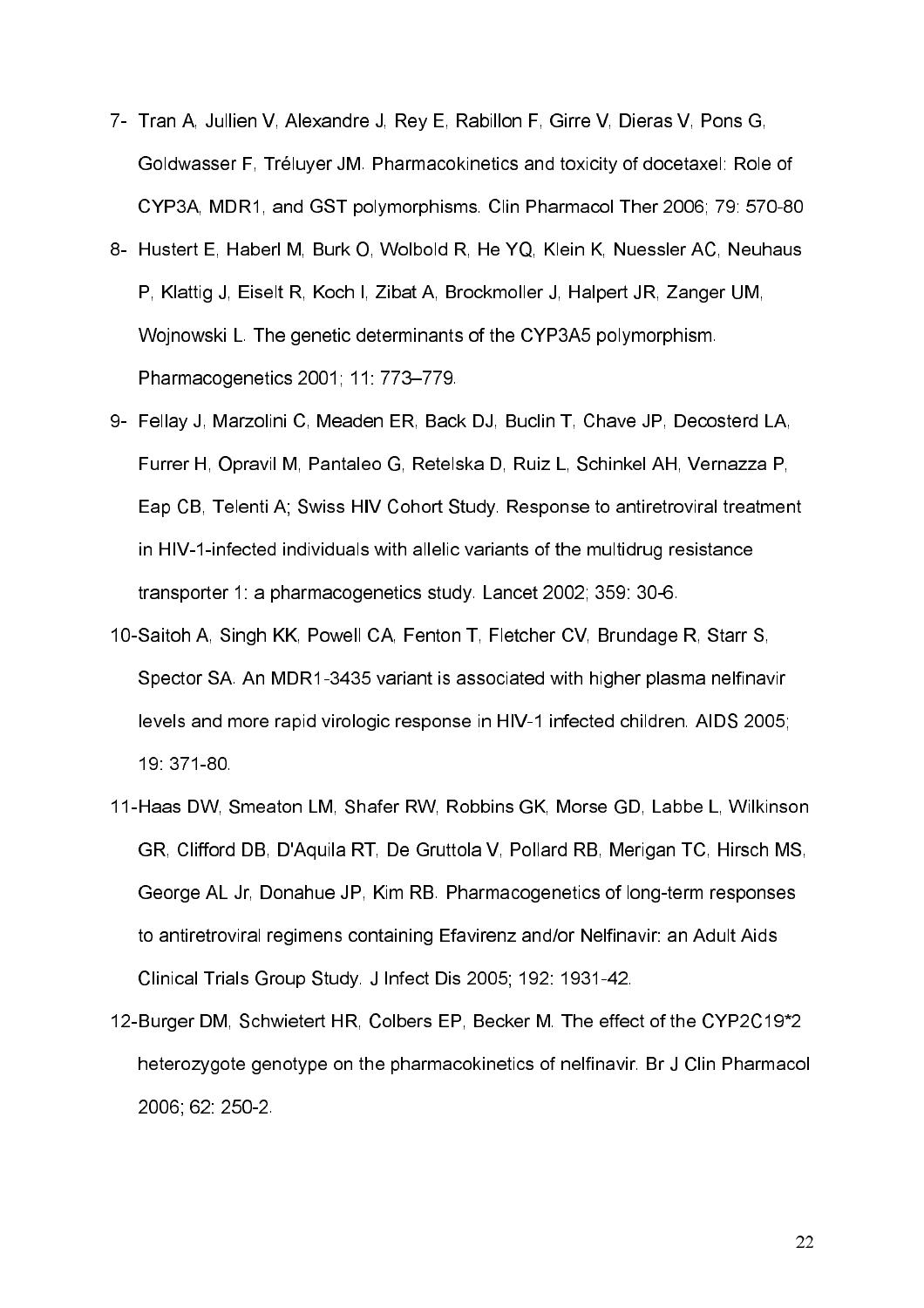- 13- Kaeser B, Charoin JE, Gerber M, Oxley P, Birnboeck H, Saiedabadi N, Banken L. Assessment of the bioequivalence of two nelfinavir tablet formulations under fed and fasted conditions in healthy subjects. Int J Clin Pharmacol Ther 2005; 43: 154 62.
- 14" De Morais SMF, Wilkinson GR, Blaisdell J, Meyer UA, Nakamura K, Goldstein JA. Identification of a new genetic defect responsible for the polymorphism of  $(S)$ mephenytoin metabolism in Japanese. Mol Pharmacol 1994; 46: 594–8.
- 15- Dally H, Edler L, Jager B, Schmezer P, Spiegelhalder B, Dienemann H, Drings P, Schulz V, Kayser K, Bartsch H, Risch A. The CYP3A4\*1B allele increases risk for small cell lung cancer: effect of gender and smoking dose. Pharmacogenetics 2003 13: 607-18.
- 16- Cascorbi I, Gerloff T, Johne A, Meisel C, Hoffmeyer S, Schwab M, Schaeffeler E, Eichelbaum M, Brinkmann U, Roots I. Frequency of single nucleotide polymorphisms in the P-glycoprotein drug transporter MDR1 gene in white subjects. Clin Pharmacol Ther 2001; 69: 169-74.
- 17-Beal SL, Sheiner LB. NONMEM user's guide; NONMEM project group. University of California at San Francisco.1998.
- 18- Ihaka R, Gentleman R, R; a language for data analysis and graphics. J Comput Graphic Statistics 1996; 5: 299.
- 19- Panhard X, Goujard C, Legrand M, Taburet AM, Diquet B, Mentré F; COPHAR 1-ANRS study group. Population pharmacokinetic analysis for nelfinavir and its metabolite M8 in virologically controlled HIV-infected patients on HAART. Br J Clin Pharmacol 2005; 60: 390-403.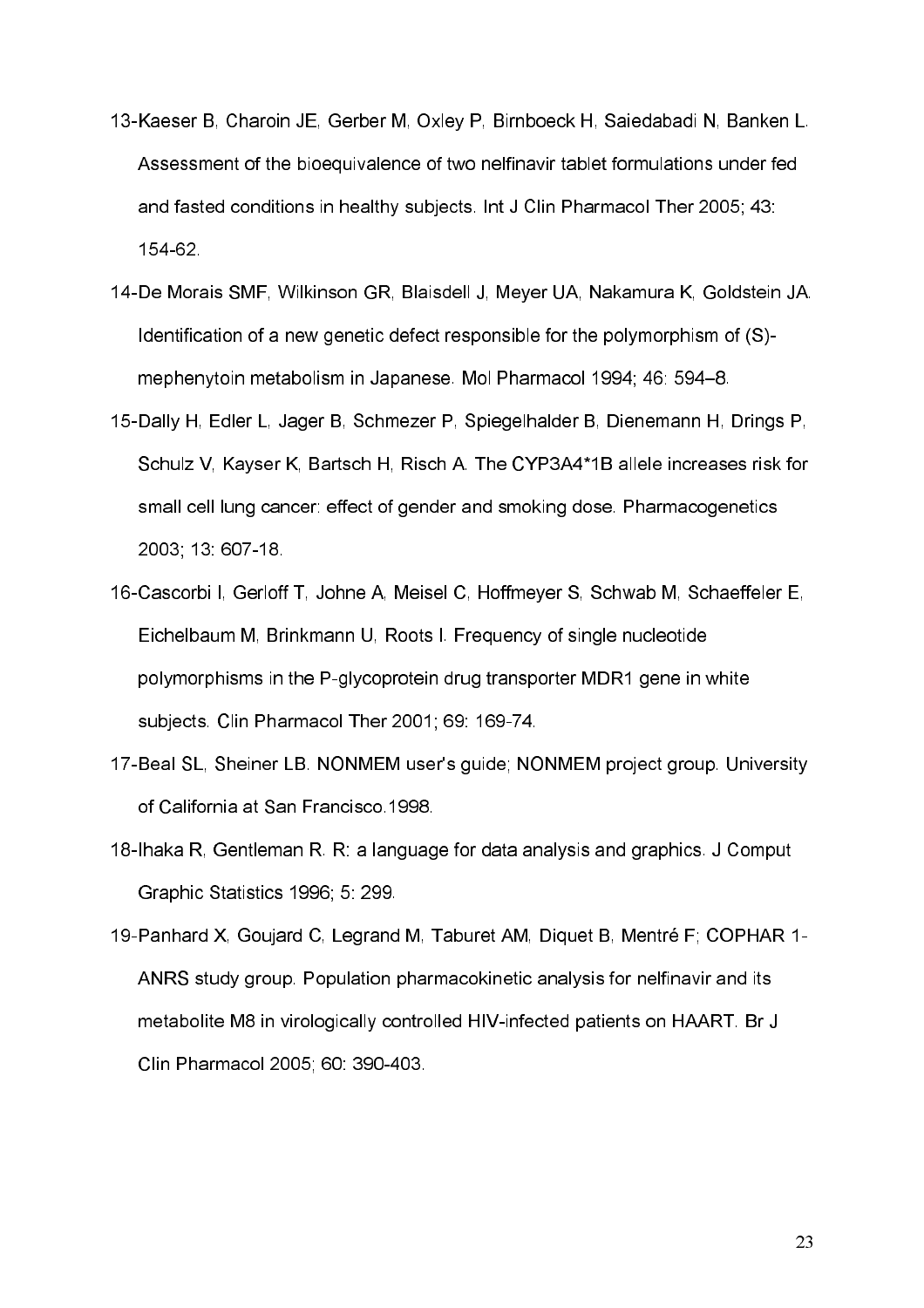- 20- Hirt D, Treluyer JM, Jullien V, Firtion G, Chappuy H, Rey E, Pons G, Mandelbrot L, Urien S. Pregnancy-related effects on nelfinavir and M8 pharmacokinetics: a population study in 133 women. Antimicrob Agents Chemother 2006; 50:2079-86.
- 21-Jackson KA, Rosenbaum SE, Kerr BM, Pithavala YK, Yuen G, Dudley MN. A population pharmacokinetic analysis of nelfinavir mesylate in human immunodeficiency virus-infected patients enrolled in a phase III clinical trial. Antimicrob Agents Chemother 2000, 44: 1832-7.
- 22- Hirt D, Urien S, Jullien V, Firtion G, Rey E, Pons G, Blanche S, Treluyer JM, Agerelated effects on nelfinavir and M8 pharmacokinetics: a population study with 182 children. Antimicrob Agents Chemother 2006; 50: 910-6.
- 23- Powderly WG, Saag MS, Chapman S, Yu G, Quart B, Clendeninn NJ. Predictors of optimal virological response to potent antiretroviral therapy. AIDS 1999; 13: 1873-80.
- 24- Hoetelmans RM, Reijers MH, Weverling GJ, ten Kate RW, Wit FW, Mulder JW, Weigel HM, Frissen PH, Roos M, Jurriaans S, Schuitemaker H, de Wolf F, Beijnen JH, Lange JM. The effect of plasma drug concentrations on HIV-1 clearance rate during quadruple drug therapy. AIDS 1998; 12: F111-5.
- 25- Periard D, Telenti A, Sudre P, Cheseaux JJ, Halfon P, Reymond MJ, Marcovina SM, Glauser MP, Nicod P, Darioli R, Mooser V. Atherogenic dyslipidemia in HIVinfected individuals treated with protease inhibitors. The Swiss HIV Cohort Study. Circulation 1999; 100: 700-5.
- 26- Reijers MH, Weigel HM, Hart AA, Ten Kate RW, Mulder JW, Reiss P, Schuitemaker H, Hoetelmans RM, Weverling GJ, Lange JM. Toxicity and drug exposure in a quadruple drug regimen in HIV-1 infected patients participating in the ADAM study. AIDS 2000; 14: 59-67.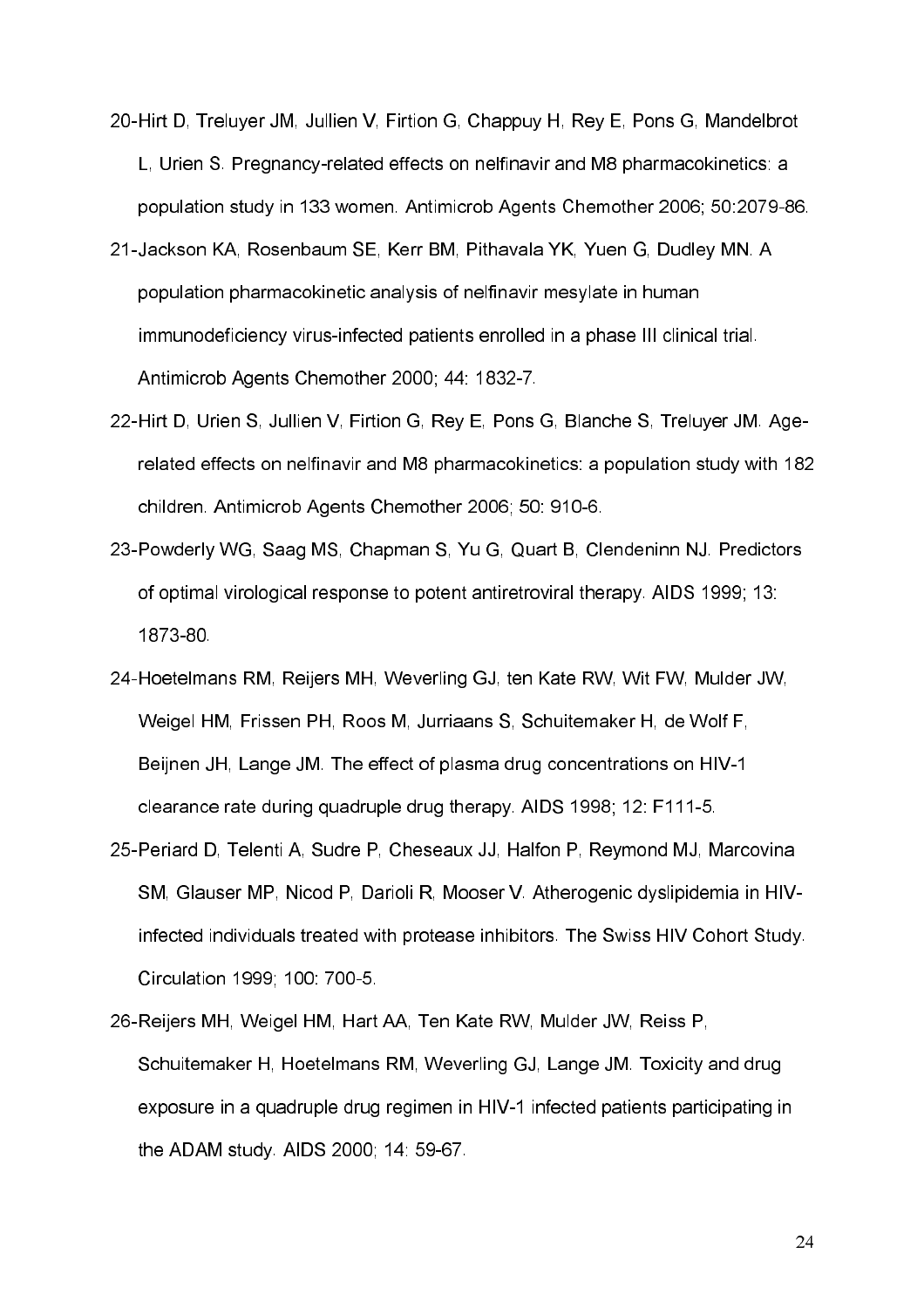|                              | Median           | Min           |           | Max                   | Nb missing<br>values |  |  |  |  |
|------------------------------|------------------|---------------|-----------|-----------------------|----------------------|--|--|--|--|
| Age (year)                   | 31               | 19            |           | 63                    | 0                    |  |  |  |  |
| Bodyweight (kg)              | 67 25            | 51            |           | 88.5                  | 0                    |  |  |  |  |
| BMI $(kg/m2)$                | 22 92            | 17 14         |           | 32 47                 | 0                    |  |  |  |  |
| orosomucoid<br>(g/L)         | 0825             | 0.59          |           | 147                   | 5                    |  |  |  |  |
| Albumin<br>(g/L)             | 40               | 28.7          |           | 47                    | 9                    |  |  |  |  |
|                              |                  |               |           |                       |                      |  |  |  |  |
| Sex                          | women 20         |               | men 14    |                       | 0                    |  |  |  |  |
| <b>CDC</b> Stage             | stage A or B: 29 |               | stage C 5 |                       | 0                    |  |  |  |  |
| Combivir<br>coadministration | Yes 24           |               | No 10     |                       | 0                    |  |  |  |  |
| Good<br>adherence            | Yes 15           |               | No 11     |                       | 8                    |  |  |  |  |
|                              |                  |               |           |                       |                      |  |  |  |  |
| <b>GENOTYPES</b>             | Wild type        | Heterozygotes |           | Homozygote<br>mutants | Nb missing<br>values |  |  |  |  |
| MDR1 exon 26                 | 13               | 14            |           | 3                     | 4                    |  |  |  |  |
| MDR1 exon 21                 | 22               | 5             |           | 4                     | 3                    |  |  |  |  |
| CYP3A4*1B                    | 12               | 3             |           | 15                    | 4                    |  |  |  |  |
| CYP3A5*3                     | 8                | 10            |           | 15                    | 1                    |  |  |  |  |
| CYP2C19*2                    | 17               | 11            |           | $\overline{2}$        | $\overline{4}$       |  |  |  |  |

## Table 1. Patient characteristics at baseline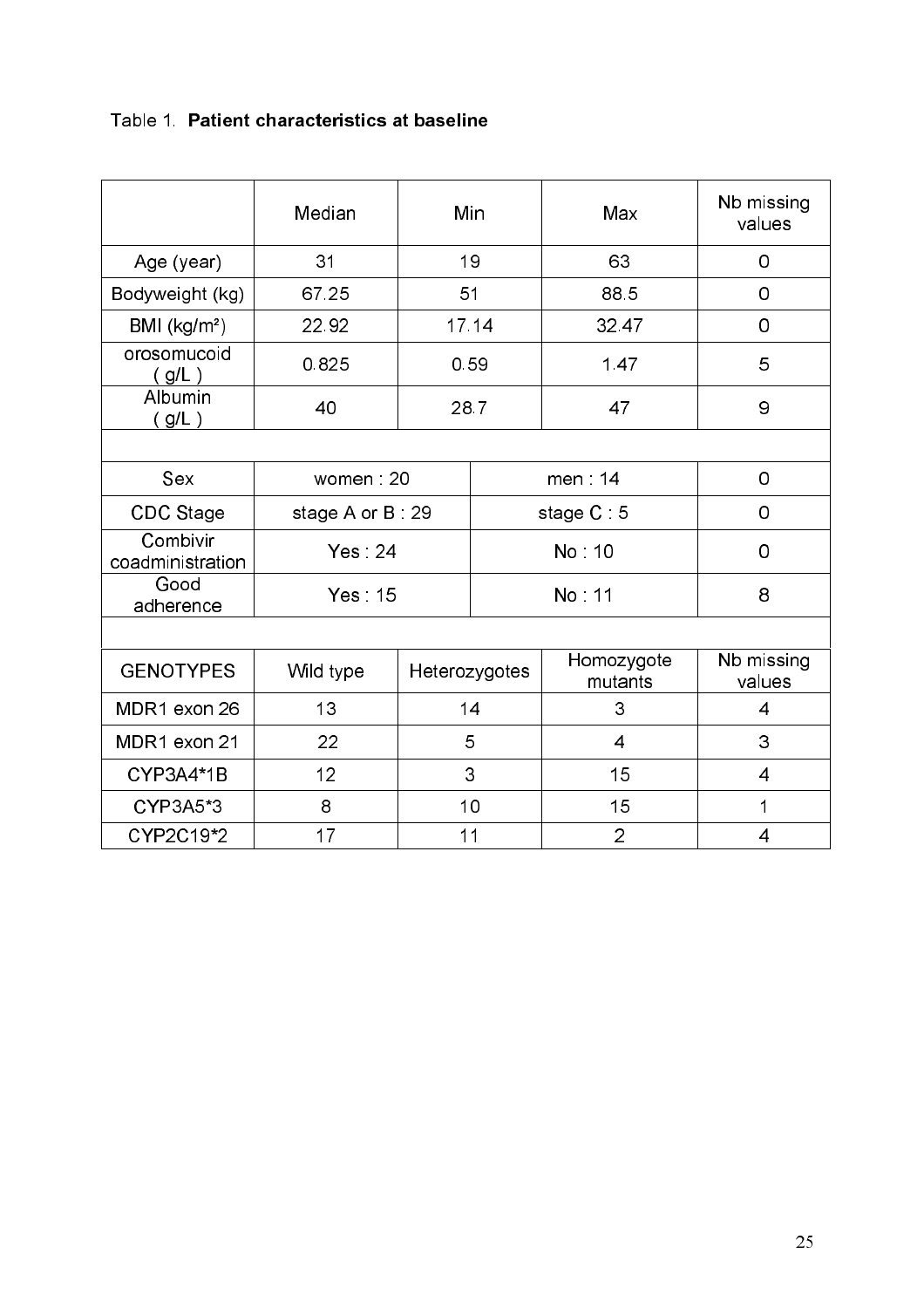## Table 2. Population PK parameters (and relative standard error in %) of

|                                                           | Basic model     | Final model     |  |  |
|-----------------------------------------------------------|-----------------|-----------------|--|--|
|                                                           | Estimate (RSE%) | Estimate (RSE%) |  |  |
| Structural model                                          |                 |                 |  |  |
| ka (h $^1$ )                                              | 0.16(25)        | 0.17(27)        |  |  |
| Tlag (h $^1$ )                                            | 0.83(6)         | 0.82(6)         |  |  |
| V/F(L)                                                    | 176 (12)        | 191 (15)        |  |  |
| $CL_T/F (L/h)$                                            | 51 3 (10)       | 52 (10)         |  |  |
| $\frac{CL_m}{I}$ (h <sup>-1</sup> )<br>$V_{m}$            | 0.26(40)        | 0.39(35)        |  |  |
| $\mathsf{k}_{\mathsf{em}}$ (h $^1)$                       | 1 56 (38)       | 1 76 (30)       |  |  |
| $CL_m\!\;$<br>$\beta_{\text{CYP2C19}}^{V_m}$              | I               | 0.98(49)        |  |  |
| Statistical model                                         |                 |                 |  |  |
| $\omega_{\text{Ka}}$ (%)                                  | 102 (37)        | 99 (42)         |  |  |
| $\omega_{\scriptscriptstyle CL_T/F}$ (%)                  | 50 (24)         | 49 (26)         |  |  |
| $\omega_{\text{\tiny CL}_m}$ (%)<br>$V_m$                 | 65 (30)         | 59 (29)         |  |  |
| $\sigma_\mathsf{NFV} \left( \text{\%} \right)$            | 31(15)          | 32(15)          |  |  |
| $\sigma$ <sub>M8</sub> $(%)$                              | 48 (22)         | 49 (22)         |  |  |
| $\Gamma$ $\sigma$ <sub>NFV</sub> - $\sigma$ <sub>M8</sub> | I               | 0.37(40)        |  |  |
|                                                           |                 |                 |  |  |

#### nelfinavir and M8 from basic and final models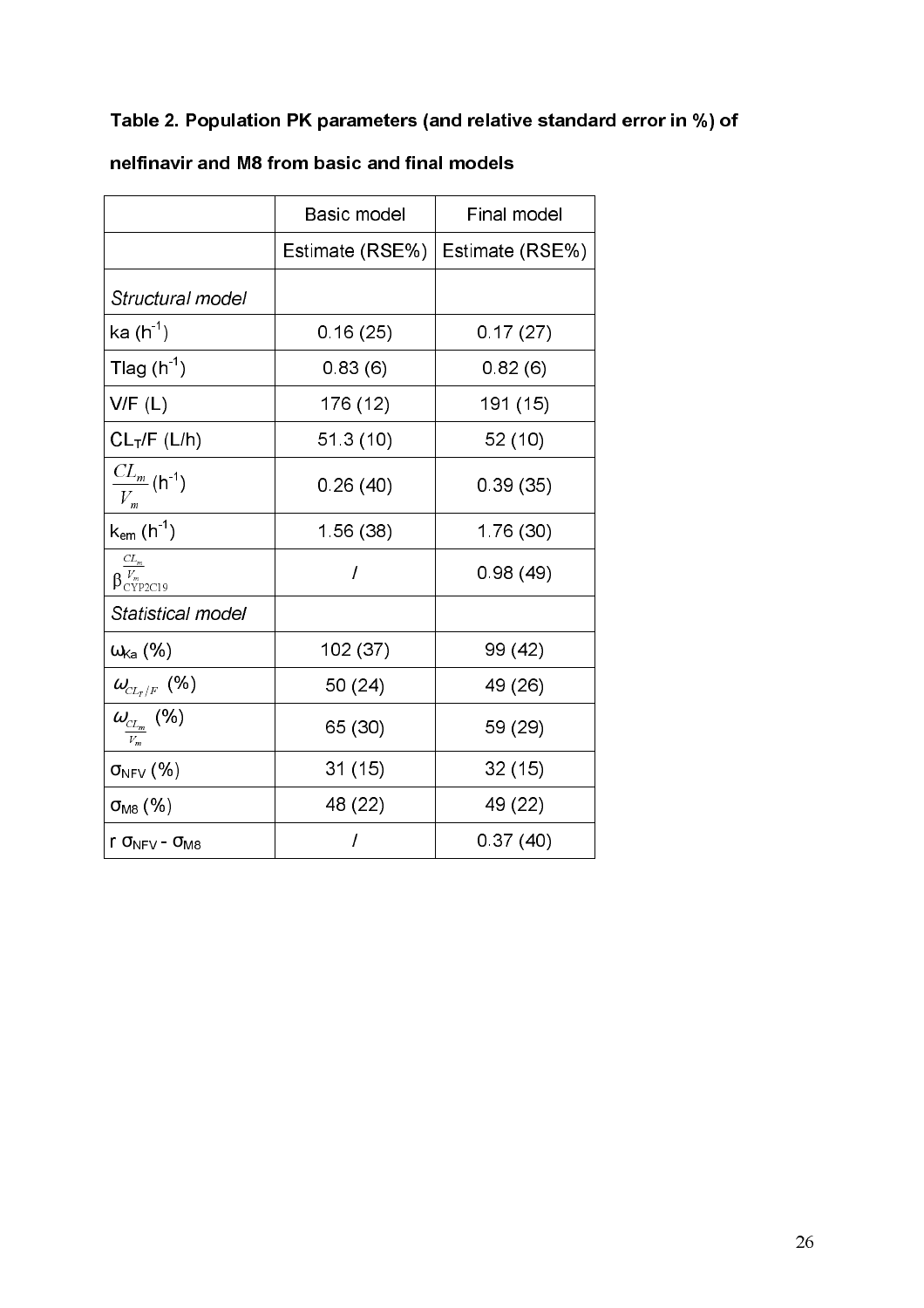Table 3 : Evolution of short term efficacy (during the 2 first weeks of treatment) and toxicity (from 4 weeks before to 4 weeks after initiating the treatment) and significance of this evolution.

|                                          | <b>Basal Value</b> |               | Value at week 2 or 4 |               | Variation |                | test        |
|------------------------------------------|--------------------|---------------|----------------------|---------------|-----------|----------------|-------------|
|                                          |                    |               |                      |               |           |                | p           |
|                                          | Median             | Range         | Median               | Range         | Median    | Range          |             |
| <b>HIV RNA</b><br>$(log_{10}$ copies/mL) | 486                | $295 - 604$   | 293                  | $160 - 457$   | 1.80      | $125 - 273$    | $< 10^{-4}$ |
| Glycemia<br>(mmol/L)                     | 495                | $370 - 620$   | 485                  | $420 - 680$   | 0.21      | $-1, 5 - 1, 7$ | 0.05        |
| Total cholesterol<br>(mmol/L)            | 395                | $2.00 - 6.60$ | 4.90                 | $250 - 770$   | 0.81      | $-1$ 49 $-37$  | $10^{4}$    |
| <b>HDL</b> cholesterol<br>(mmol/L)       | 117                | $0.46 - 1.92$ | 1.28                 | $0.39 - 2.20$ | 0.01      | $-1,53 - 1,69$ | 0.17        |
| <b>Triglycerides</b><br>(mmol/L)         | 0.90               | $0.29 - 1.91$ | 1.23                 | $0.44 - 2.45$ | 0.20      | $-0.68 - 1.17$ | 0.20        |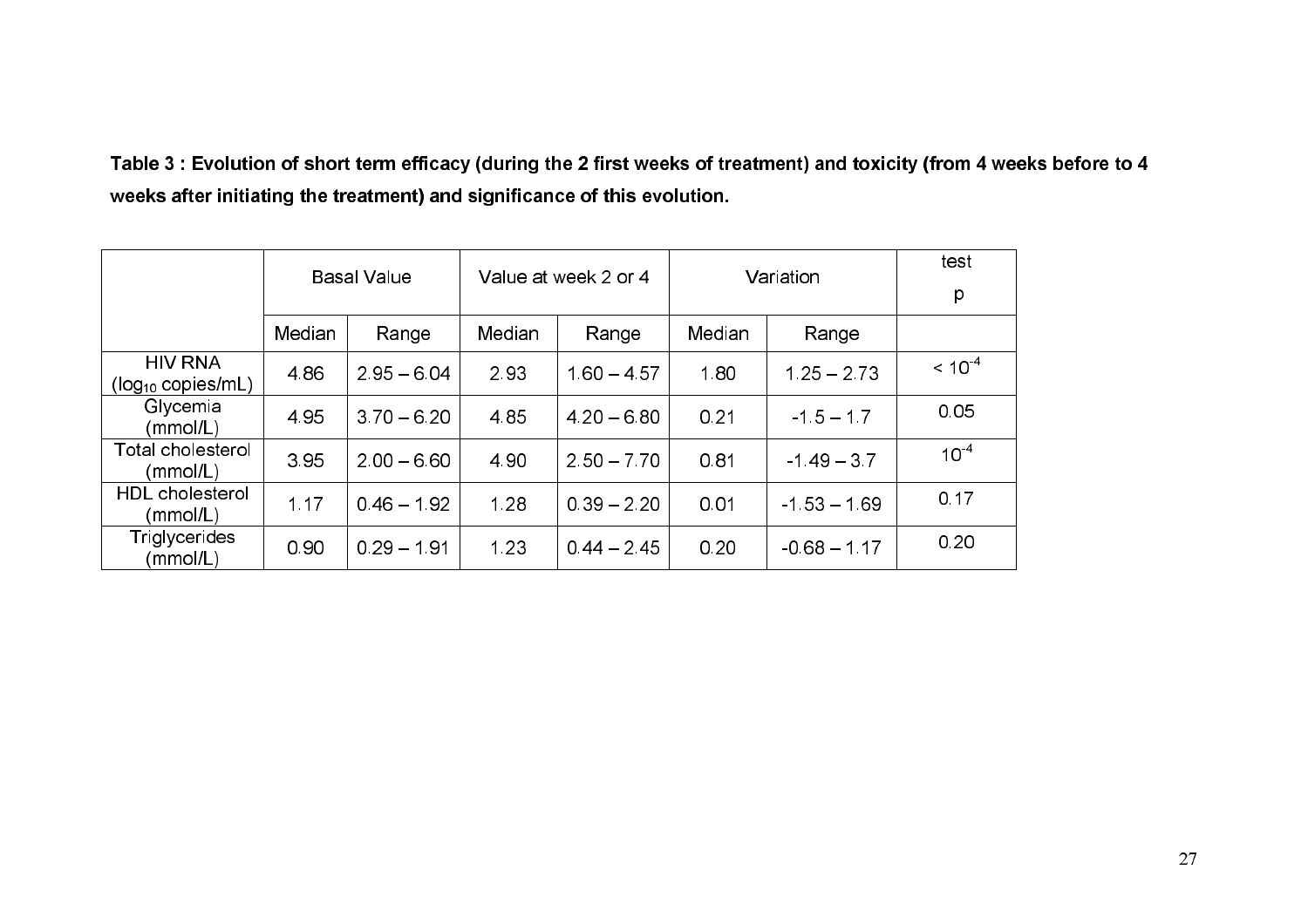

Figure 1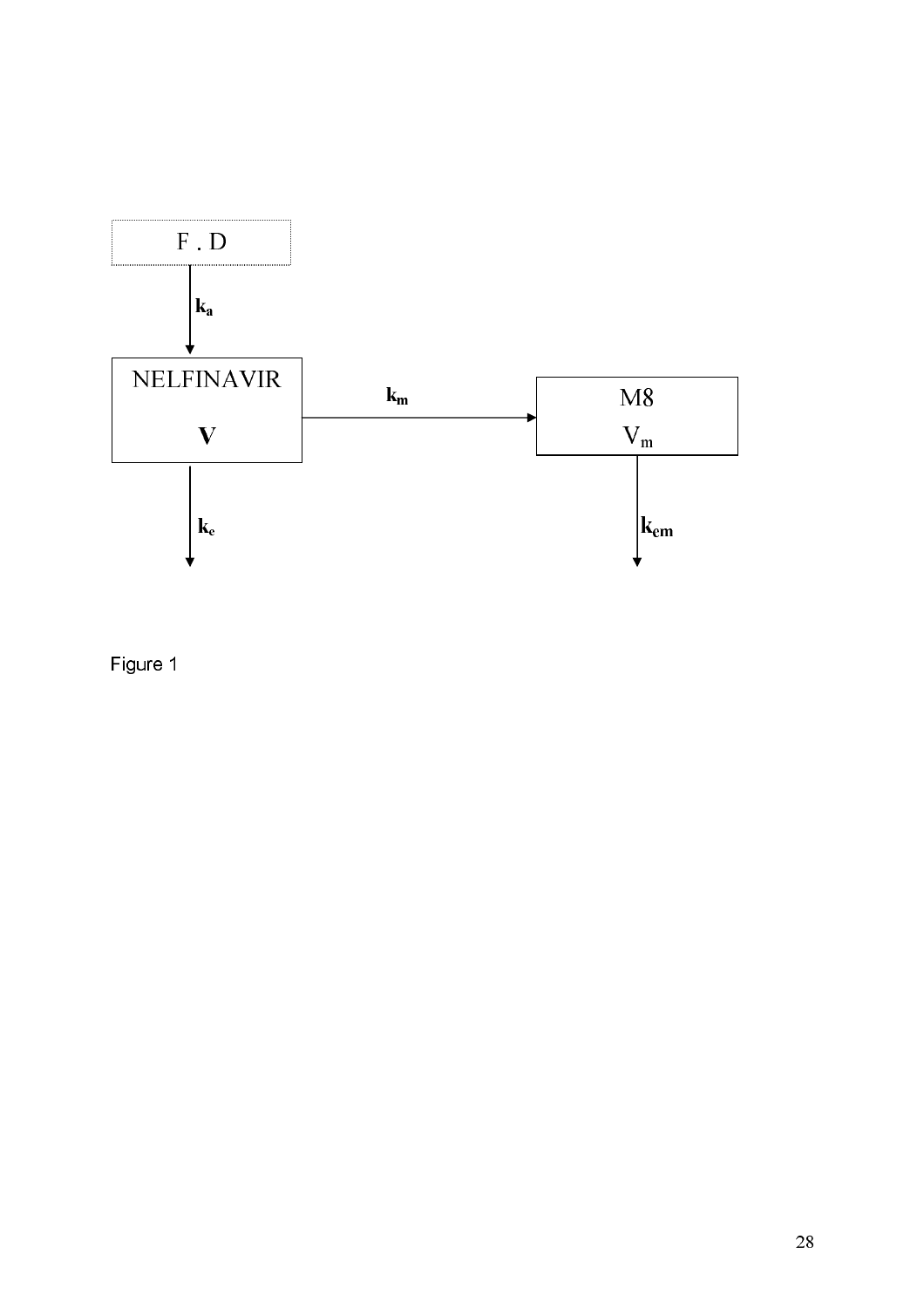



Figure 2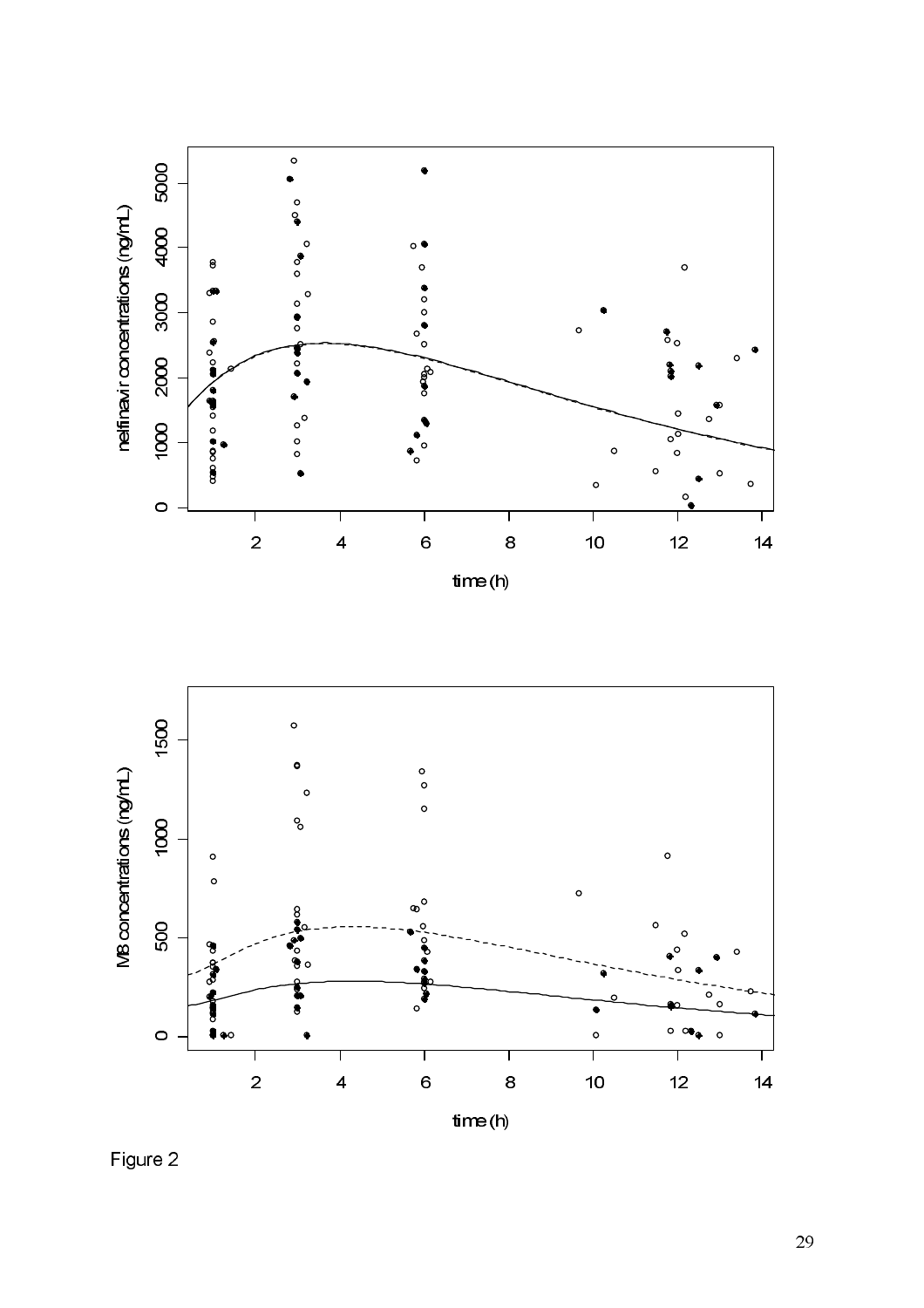

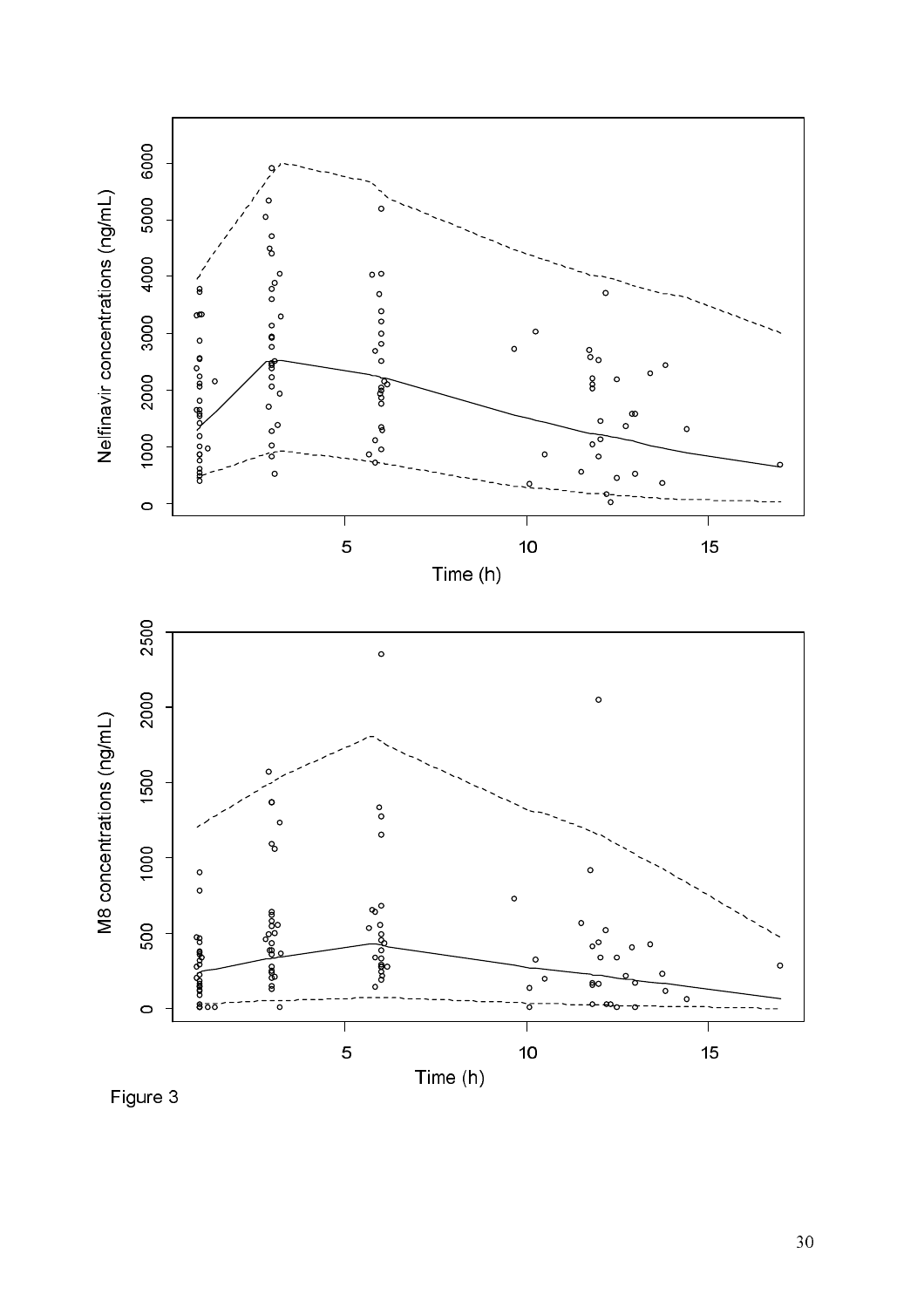

Figure 4